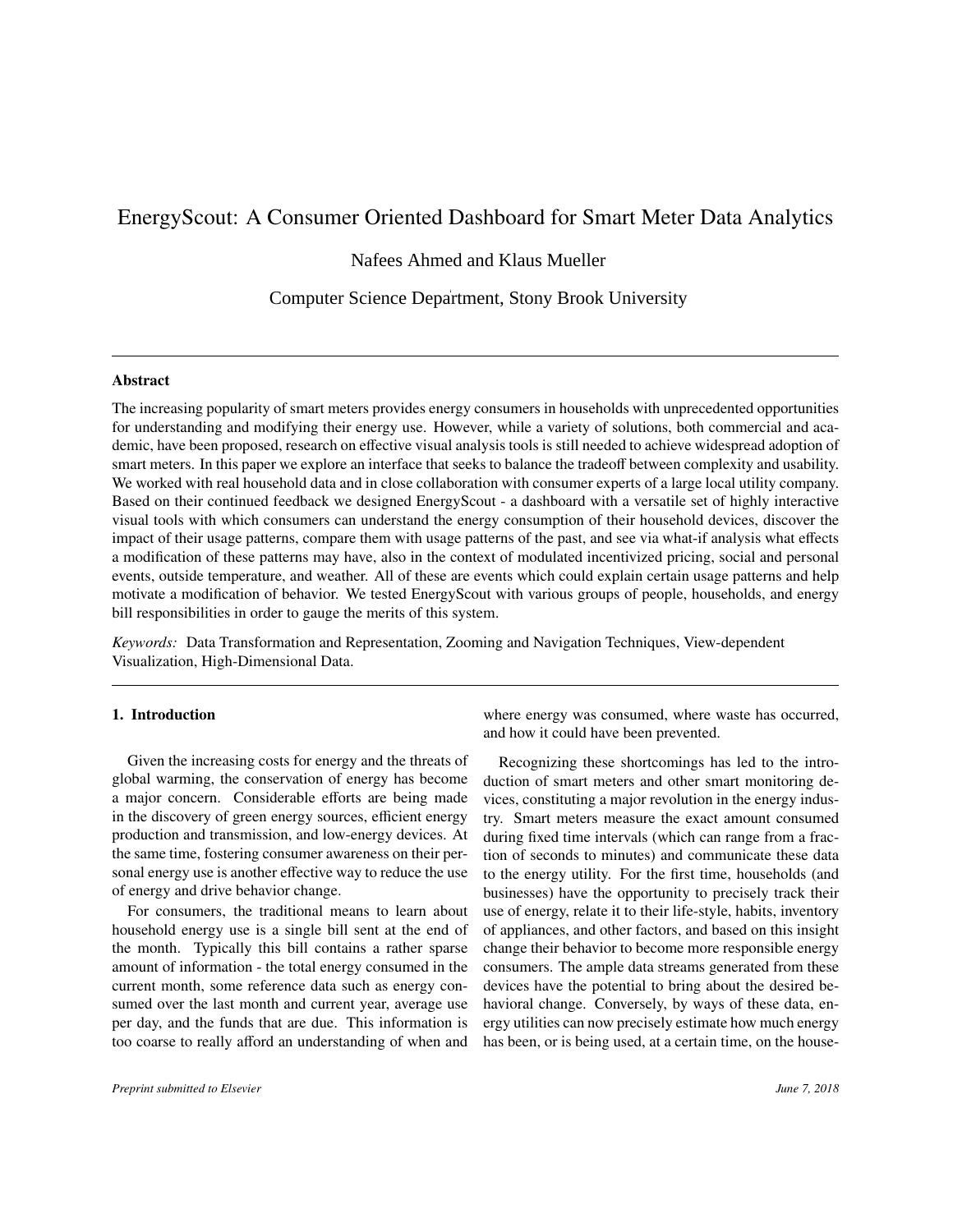hold level. This helps them in the diagnostics of power quality problems and also in setting special rates for peak and off-peak times [1], called dynamic pricing. By charging lower prices during off-peak, the utilities seek to incentivize consumers to lower their energy consumption during peak times and shift their load to off-peak. This can avoid power surges and the risk for blackouts. Due to these benefits, the deployment of smart-meters is growing at a consistent rate. As of 2016, 63 million smart meters have been installed, covering about 52% of all US households  $[2]$ .

It was expected that consumers with access to such data would be responsive and eventually understand the benefits of dynamic pricing, moving away from the poor habits of the past. However, recent reports have shown that only a small fraction of household customers  $(6\%)$  have opted for dynamic pricing [3]. Lack of convenient access to the stream of smart meter data has often been blamed for this. While systems have become available that use visualization as a means to provide this access, presenting such big data to average consumers has been a vast challenge. Another option is to automate appliance scheduling, possibly even by the utility. This, however, deprives the consumer of self-control and misses out on the educational benefits that the presentation of smart meter data might have.

A recent long-term study (18 months) by Schwartz et al. [4], with seven households revealed that consumers are naturally curious about their energy consumption and so are well motivated to monitor it (see also earlier work by Darby al. [5]). Likewise, the same study also observed that users were in some sense proud of their engagement with regards to keeping track of energy use and mentioned this in their social context. This phenomenon has been exploited by the successful start-up company OPower, now acquired by Oracle, who used friendly competition among neighbors to lower energy consumption [6].

On the other hand, it was also reported [7] [8] that after a while consumers "backgrounded" the use of the displays, after they achieved better patterns of energy use. This experience is supported by more general studies which demonstrated that while digital technology can disrupt and change habitual human behavior, it remains unclear whether these changes are sustained over time [9]. These indefinite results can be valued as a challenge in designing home energy monitoring systems that are both aesthetic [10] and addictive to use, like a game [11]. Alternatively, Bartram [12] has suggested the use of ambient displays that only require a quick look to gauge momentary energy consumption but do not give detailed information. We have opted for a more data-rich visual display that seeks to be rewarding in the aesthetics and exploratory playfulness it offers.

When designing a visualization system for the masses, here the energy customers, it is important not to expect a high degree of visual literacy. Any sophisticated design, however powerful or beautiful, is poised to being not well adopted, given its steep learning curve. As was also emphasized by Darby [13], ease of understanding is a key. We painfully realized this problem ourselves when working with small focus groups and consumer experts in the development of our system, called Energy Scout. In order to find the right trade-off between functionality and usability, we ended up opting for visualization entities that are readily recognizable and reside at the lower end of the periodic table of visualization methods (PTVM) [14]. The prominence of these types of primitives was also indicated by the recent study of Borkin et al. [15]. To make up for the missing expressive power, we relied on a set of mainly low-level interactions such as filter, sort, association, and aggregate [16] and coupled them with playful interactions. This effectively moved the charts from the data visualization group into the information visualization group of the PTVM. As a final ingredient, we also exploited metaphors [17] to add intuitive semantic meanings to certain concepts. Metaphors fill a separate PTVM group.

During the development of Energy Scout we were fortunate to have access to a fairly large amount of real energy consumption data, collected over a year from a sufficiently diverse set of households. This helped us design our system within a realistic frame of reference. Also, throughout the system development we were continuously informed by the feedback of a team of consumer experts who were loosely associated with the energy utility we had contracted with.

Our paper is organized as follows. Section 2 presents background information and related work. Section 3 lists the design goals that guided our development. Section 4 describes our system and its implementation. Sections 5 and 6 present results and a discussion, respectively, and Section 7 concludes and motivates future work.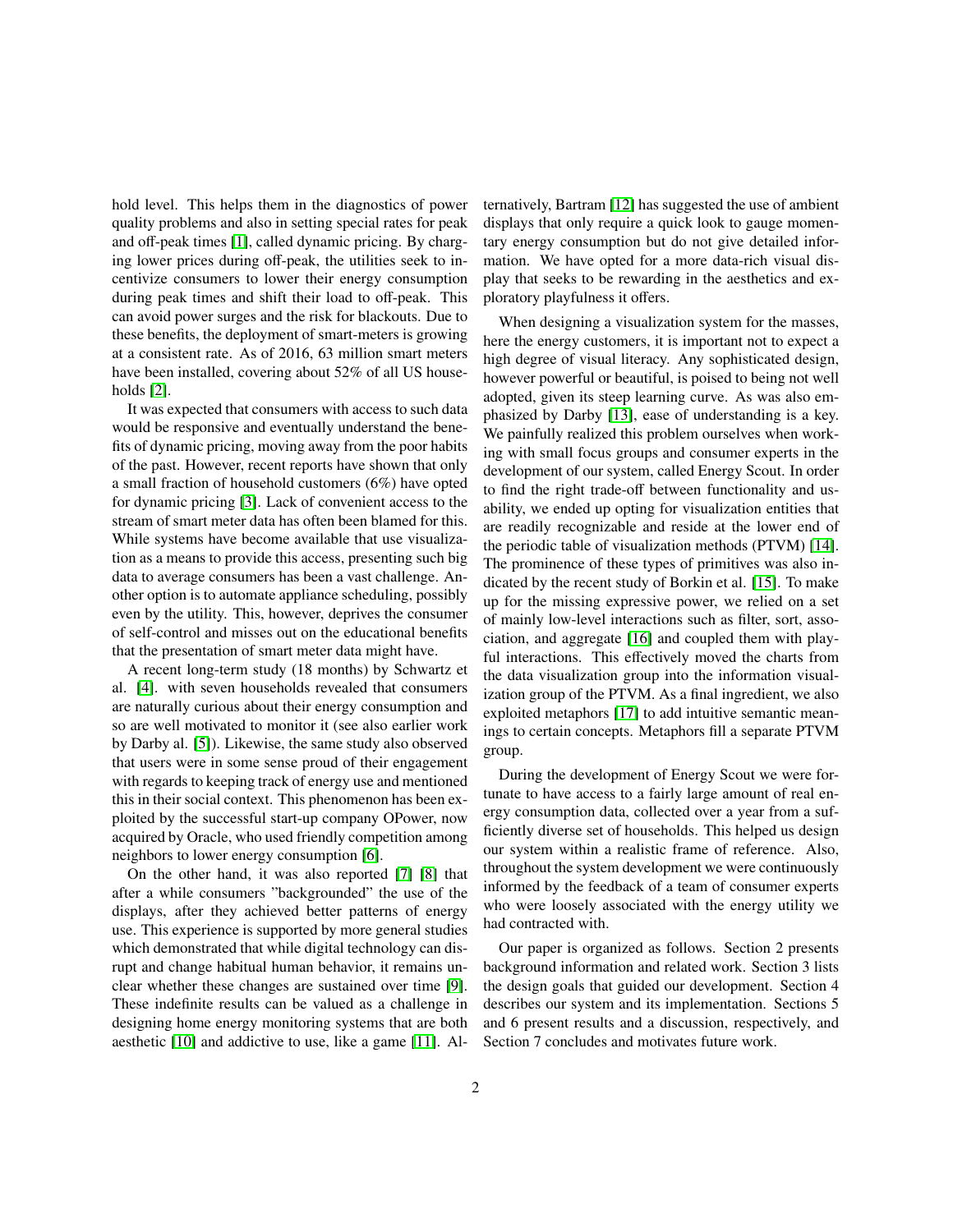## 2. Background and Related Work

A smart meter is a digital version of the traditional electric meter. Mounted at the same location, it records energy consumption of the whole house at a particular time interval (from milliseconds to minutes) and communicates the data back to the utility companies [18]. Energy-monitors, on the other hand, are commercially sold consumer installed devices that serve the same purpose but with the potential of tracking energy at the individual device level. Some modern day smart-appliances also have such monitors pre-installed. But irrespective of the type of device used, they all track similar type of data - a time-series of energy consumption values in kWh.

## 2.1. Non-Intrusive Appliance Load Monitoring (NIALM)

Gauging the consumption of energy in households as a time-series has attracted the attention of researchers very early on. Already in the early 1990s Hart et al. [19] devised a rather sophisticated framework called Nonintrusive Appliance Load Monitoring (NIALM) which could take a measured energy profile and from it infer what appliances a house-hold used and when, as well as their individual energy consumption. Not surprisingly, the concept of NIALM has raised severe privacy concerns, even by the inventor himself [20]. And while it is difficult for smart meters to perform NIALM given the relatively long time intervals of the measurements, they can theoretically enable Nonintrusive Load Monitoring (NILM) - determining rough behavioral patterns, such as when someone is home, how many people are at home, and their activity levels in terms of energy use. Hence, the security challenges for the smart meter's Advanced Metering Infrastructure (AMI) are quite similar to those of the internet infrastructure - data transmission, data companies, and external data storage. By using it we gain convenience but we also incur some risk of privacy invasion. Therefore, just like cyber security and policy, the security of AMIs is an active topic in research and policy [21].

NIALM essentially allows what is called "disaggregated energy reports" – the attribution of consumed energy to specific devices, such as appliances, EVs, pool pumps, and even hair dryers directly from the AMI data (without the need for device specific energy monitors with ZigBee interface or others). This can help utilities to locate inefficient devices, such as pool pumps, remotely, and it also alleviates consumers from any guesswork what device consumed how much energy and at which time. The pioneering company to delivers this kind of service is Blidgely [22] by ways of proprietary "deep pattern recognition" software. Now OPower also offers this kind of analysis as well as other companies such as Blue Line [23] and SmartEnergyGroups [24], The latter two derive the data by ways of an electric meter spin counting or other attachments.

### 2.2. Commercial Visual Interfaces for AMI Data

Smart-monitor companies like the ones listed so far and others such as WattVision [25] or eMeter (now acquired by Siemens) typically provide web or smartphone applications for consumers to see a visual representation of their energy profile. These interfaces rely heavily on realtime monitoring, direct line/bar plots of historical data and some simple aggregation, all at varied levels of design quality. Large data and software companies also entered the smart energy space and did so early on. Google PowerMeter [26] (now retired) provided a set of simple visual tools and obtain personalized recommendations to save energy. Some of these visual interfaces allow users to compare their energy consumption with historical data, either another day, week, month, or year. An interesting interface that aimed to go a step further was Microsoft Hohm [27] (also now retired). It required users to give specific information on their house and appliance usage patterns and then ran a simulation to provide energy use recommendations.

Google PowerMeter was discontinued since it did not reach the scale the company wanted to work on. But the data collected from users during the short-lived internet presence clearly indicated that simple access to such information can help consumers reduce their energy use, in this case by up to 15% [36]. Microsoft Hohm found a similar fate, also plagued by a lower-than-expected adoption rate. Unlike the PowerMeter, MS Hohm had a highly information centric interface which required significant web form-driven input from its users. This proved to be a turnoff for new users. OPower, on the other hand, serves as a vivid example of a successful, behavior stimulating information system. However, while OPower gives some hints on how energy can be saved (and the neighbor undone) users need then to anxiously await the next bill to see if their modifications actually had some positive outcome.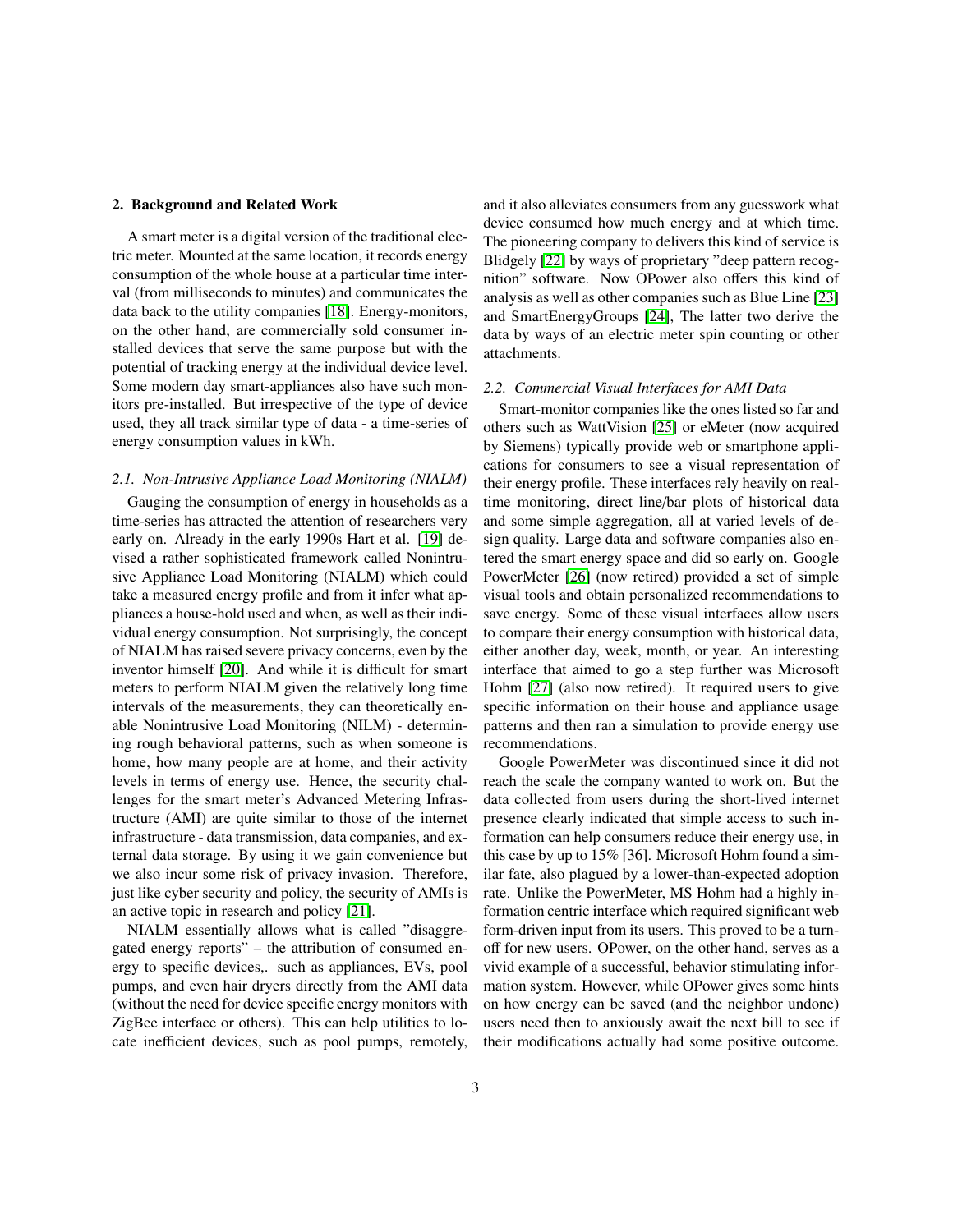Our Energy Scout framework, on the other hand, enables users to see the effects of their strategies in real time, using their own data within our visual dashboard interface.

## 2.3. Research Arena

On the research end, Goodwin et al. [28] recently presented work that used energy visualization as a working example for the process of developing creative design strategies. Rodgers and Bartram [29] have worked on creating so-called ambient displays that seek to convey energy consumption in less intrusive ways. Conversely, the purpose of our system is not only to alert consumers of poor or good energy use. Rather, it is designed to aid them in understanding why, where, and when energy was consumed in their households.

Our work is also related to the visualization of timeseries data which can be challenging since temporal relationships can be highly complex. There may be delays in responses, an event may occur in spatially disjoint locations, and the direction of causal relationships is also often unclear [30]. There have been a number of graphical representations that model the temporal dynamics of data attributes as flows and streams, such as ThemeRiver [31], Stream Graphs [32], and the Stacked Area Charts of the Name Voyager app [33]. Chronological flow charts and sequential displays have also been well studied, in particular in the area of health care management and medicine [34][35]. Medical data are inherently temporal and can have multiple levels of detail. To that end, Aigner et al. [36] used illustrative abstractions to gradually transition between broad qualitative overviews of temporal data (e.g., blood pressure) to detailed, quantitative views. We also use abstraction as well as aggregation to alleviate the problems with large time windows. The Geotime system [37] places geo-temporal events along a story line into a spatial context. Finally, periodic patterns are well detected in a spiral display where interaction can help align the spiral to the recurrence of the pattern [38]. The first versions of our system also used spiral displays and it enabled us to find some interesting periodic pattern of energy use in our household data. But our user studies quickly revealed that users were confused by spiral displays. Instead we added a high degree of interaction to the more conventional displays as recommended by McLachlan et al. [39].

Finally, we also make ample use of comparative visualization. A frequent use of comparative visualization has been to in the study of parameter spaces (see e.g.  $[40][41]$ ). We use it to let users compare their current energy consumption with previous (or future) time periods, and possibly with that of other households. As we strive to only use simple and consumer oriented visualization primitives, we mainly utilize shading effects to visually tag comparative structures.

Brehmer et al. [42] presented a design study for energy performance visualization of large building portfolios. Using this system, managers can switch between energy consumption or energy demand and filter or aggregate sets of buildings based on a common tag. An interesting long-term study (20 weeks) with 765 volunteer households was presented by Erickson [43]. The large number of households allowed them to rank a consumer's household within a set of 30 similar households. This rank is displayed on the consumer's dashboard along with plots of daily use and a static comparative bar chart that contrasts the current consumption with that of the previous year or the 30 similar households on a per-month basis. A questionnaire-based study showed that the interface helped the majority of users to better understand their use of energy and that they also discussed their energy use with others.

## 3. Design Process Methodology

From the onset we were interested in designing an interface that would be acceptable to a broad population of energy customers. Hence, at each step of the design process we involved either domain experts or general users to understand expectations and acceptance. In our design we employed a sequential waterfall approach which was comprised of three phases, illustrated in Figure1: (1) requirements analysis, (2) design and implementation, and (3) verification. The first two phases took place with frequent participation of a panel of consumer experts associated with a local energy utility. All of them were already deeply involved with the expansion of the smart grid, understood the need of energy customers, and had good first-hand experience with existing commercial interfaces. Finally, the last phase of our design our process was conducted with general users with varied background and needs. In the following, we summarize our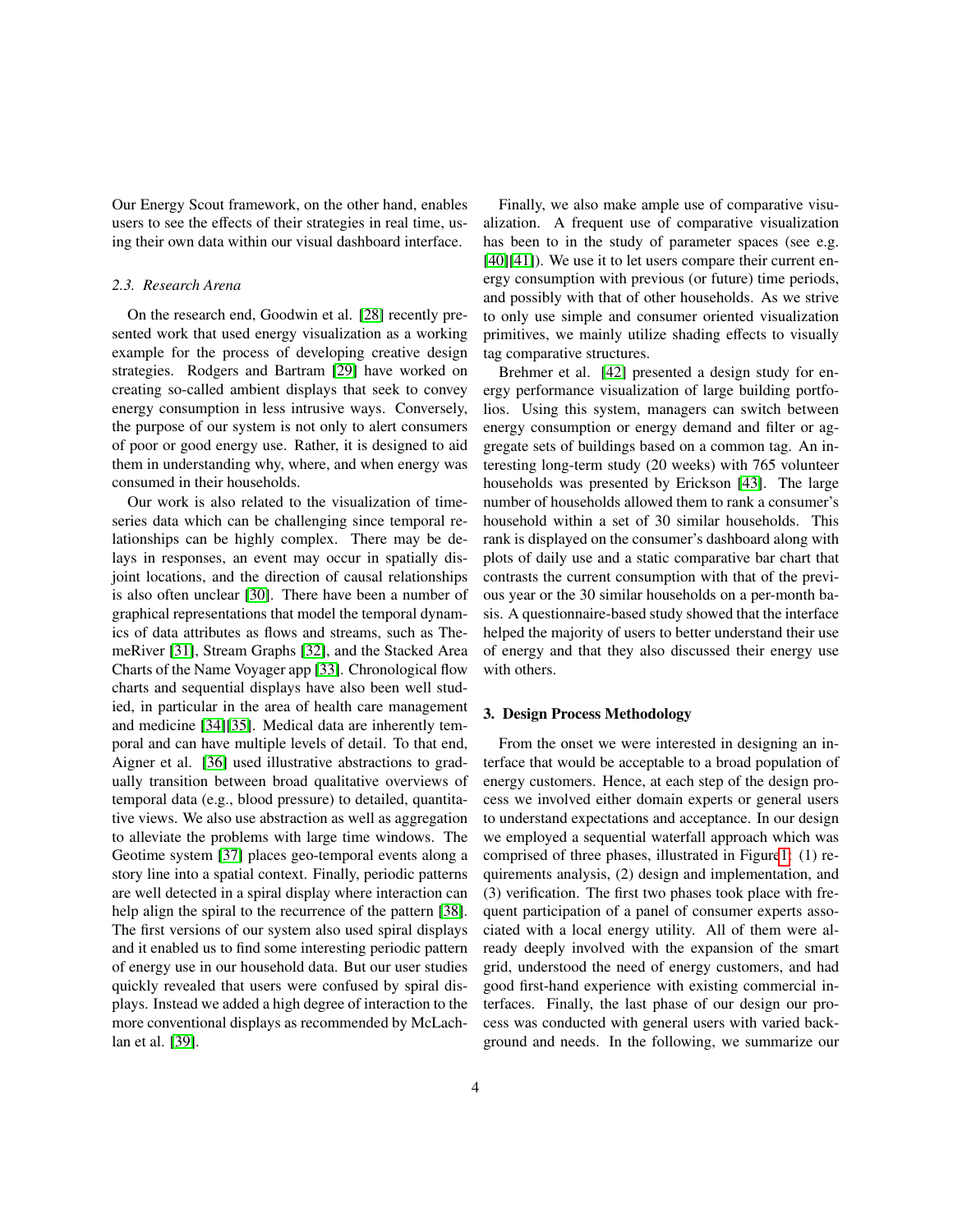

Figure 1: Overview of the design process that lead to EnergyScout.

design methodology and point out the differences among the three phases. The next sections will provide more detail for each.

### 3.1. Phase 1 and 2: Formative Design with Experts

The first phase formed a predesign study, essentially a requirements analysis where we sought to understand what features our system should include and how each should behave. We proceeded by analyzing the features offered by the various existing interfaces and hearing about the experiences, preferences, and desires of the members of our support panel. The following phase, phase two, interleaved the design, implementation, assessment, and refinement steps into an iterative loop. This phase was essentially a formative user study approach, routinely gathering feedback from our panel of domain experts. In each step, we would design a new element or modified an one that already existed and then we asked our panel of consumer experts to try it out. Then, depending on their feedback we kept the design as is, modified the implementation, or modified the design goal itself, and moved on to the next iterative step.

## 3.2. Phase 3: Summative Evaluation with Consumers

Once we had reached an agreement with our expert panel that the interface could be considered functioning and useful, we moved to the last phase, phase three. In this phase we performed a summative user study with human subjects of varying background and needs to evaluate the success of our overall system and design.

## 3.3. Synergy of the two Design Phases

Using the aggregate and collective knowledge of consumer experts in the design and implementation phase helped us shorten the overall design process considerably. We often engaged into a highly valuable discourse both during and after an interactive demonstration. Replaying this feedback later in the lab then helped us elucidate why a particular instance of a design was less desirable and what modifications or redesigns might work better. These new designs would then be substance for the next meeting. As such, the final phase, phase 3, constituted a validation of the overall work we accomplished with our domain experts. It not only validated our design and system, but it also validated the outcomes, effectiveness, and conclusions of the many discussions we had with our panel of experts.

## 4. Predesign Study and Requirement Analysis

The predesign study had the following goals: (1) gain an understanding of the data at hand, (2) get a sense for the mindset of energy customers, (3) determine what they hope to achieve, (4) identify a set of features that would ensure continued usage of an interface like ours.

#### 4.1. Source of Energy Data

The energy consumption of household appliances can be monitored at various levels of scale. The most detailed analysis is enabled by smart-plugs, clamp-on devices, or data disaggregation which enable consumers to monitor and/or control the energy consumption of either individual devices or collections of devices. While this type of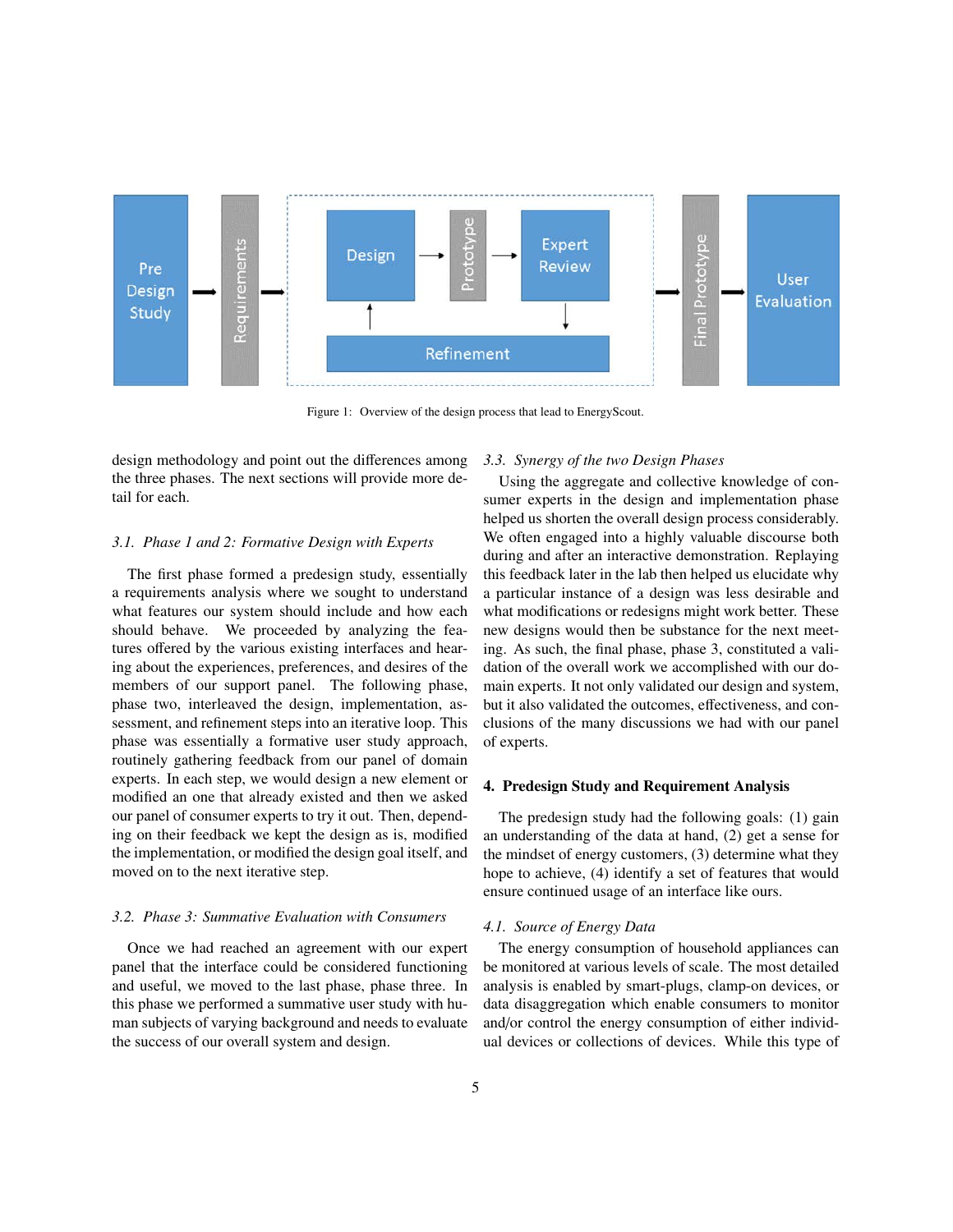large-scale monitoring is on the rise, most AMI-equipped households (and utilities) monitor the total consumption of a household by ways of a single time-series data stream which is relatively easy to represent even in raw form. We focused our efforts to design an effective interface for these types of data. But our representations can generalize to multiple, device-centric disaggregated data streams as well.

### 4.2. Getting out of the Lab: Interviews with Consumers

We started with the assumption that people were generally concerned about their monthly energy cost and were genuinely interested in understanding their energy bill. To verify our assumption, we went to interview a set of randomly sampled people in public places in New York. In each such ad-hoc meeting, we began with an informal discussion about their energy bill. We then continued with gauging their interest in analytics interfaces and asked about any experience they had in that regard. We interviewed a total of 6 individuals, 3 male and 3 female, between 30-50 years of age. All of them were involved with the energy bills sent to their residence. We arrived at some interesting insight. We found that these consumers were left with confusions about their bills and often wondered about excessively increasing energy costs at the month's end, none was using the analysis tools that were available to them to understand the energy bill.

When asked why they did not use the tools, a general response was that they did not feel that the time required to work with the tool gave enough benefit to them. While our group was a very limited set of people, they do reflect the general mindset of the non-energy enthusiastic consumer. Even with the limited sample size, there was a clear indication that the tools were perceived as "work" and were not easy or sufficiently engaging to spark any interest in using them and gain more than the initial benefit.

### 4.3. Existing Commercial Products: Market Segments

Next, we looked into the feature sets provided by existing commercial and research solutions (see Sections 1 and 2), We identified their various features and classified them into the following five categories. In this analysis we purposely omit device-level analytics and control since our focus is on single-stream household-wide smart meter data.

Real-time energy monitoring: Many systems provide visualizations of spontaneous energy consumption in kWh or \$, as generally displayed on the meters themselves. Some interfaces prefer to use line plots, while other interfaces make use of more aesthetic graphics and icons to make the charts more appealing to the common user. Traditional solutions makes use of dedicated display units paired with other control mechanisms. Up to date systems solutions tend to make use of mobile apps and web based interfaces to enable remote monitoring from anywhere.

Real-time monitoring in some cases also comes with provisions for alerting the user to sudden spikes or other unusual activity to make sure these won't pile up over time.

**Historical data exploration:** Most web centric solutions provide a means for exploring historical energy consumption using interactive line or bar plots. Charts for displaying the average use over some pre-defined interval are also commonly used and are preferred by users for a quick glance of their household performance.

Energy consumption prediction: Based on data on energy consumption, the household's energy model and other factors that might contribute such as weather and events, there are systems that provide an approximate estimate of the upcoming bill to prevent sudden surprises for the customer. However, a reasonably accurate model requires a users to be highly knowledgeable about their house and the appliances they have. Some systems provide extensive profile building (e.g. Microsoft Hohm, now discontinued), while other systems skip the cumbersome user input session and rely more on empirical data.

**Recommendations:** Some systems provide energy saving tips and recommendations to users based on their energy consumption profile as well as data from similar households. Such recommendations can be direct tips from the utility companies or they might be autogenerated based on community data generated through social interaction. Recommendation systems can have strong potential impact if implemented and promoted correctly, but they are considered more of an extended or optional feature in energy analytics.

What-if analysis: Some systems offer methods that allow consumers to conduct future planning, estimate approximate changes in cost/consumption that result from any modifications of the virtual house or model of behav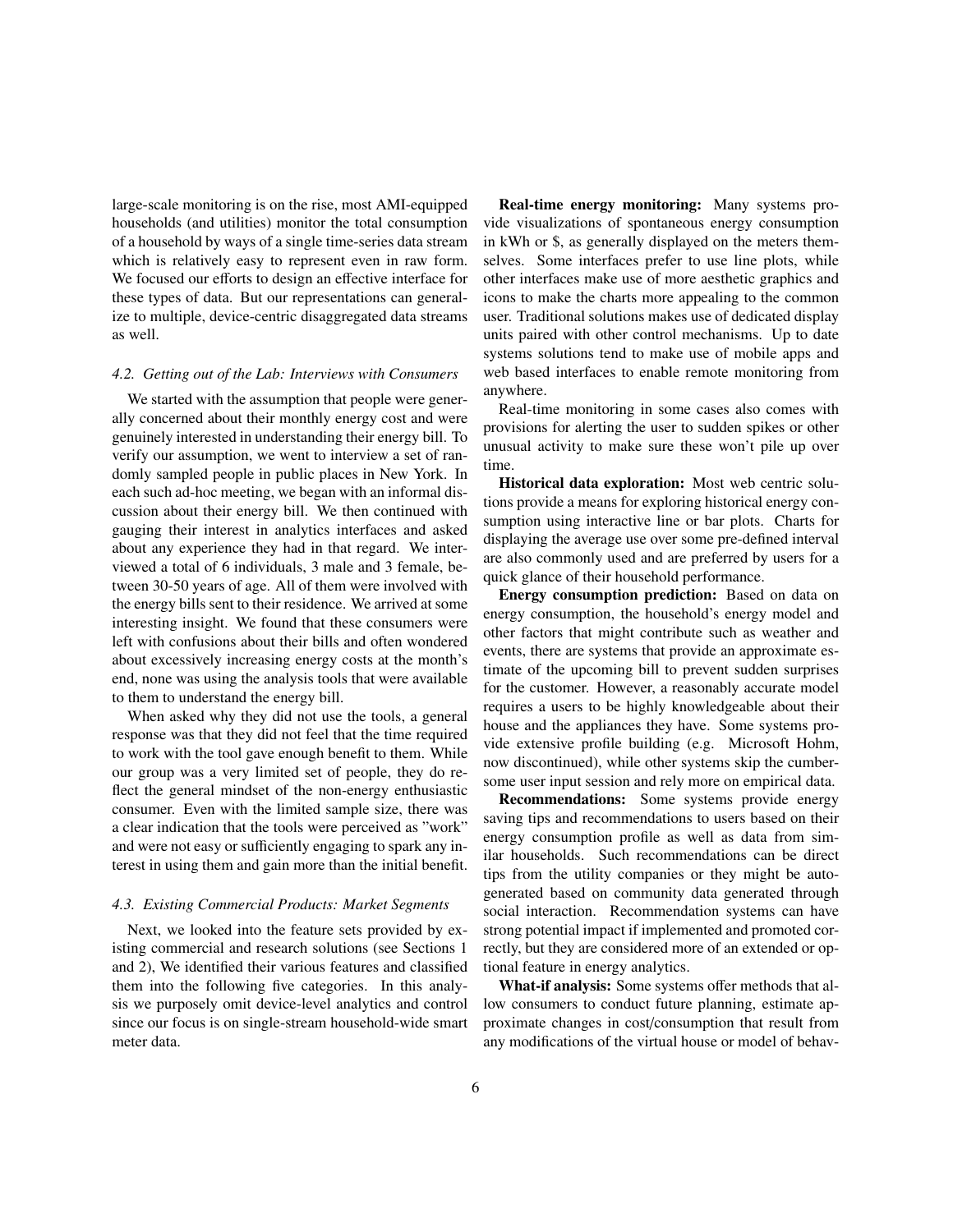ior. The scale and extent of the what-if analysis may vary greatly depending on how much freedom the system allows its users in asking questions. Having a what-if analysis system available can be a great asset because it can be improved via application of visual analytics theory and techniques. A good implementation should provide a versatile and expressive analysis system, yet retain acceptable usability.

## 4.4. Discussion Round with Energy Consumer Experts

During the pre-design phase of the project, we had an open discussion session with the aforementioned group of consumer experts affiliated with a large local utility provider. The group included the company's customer technology manager, their smart-grid program lead analyst, and their customer support manager. We presented the experiences we had gained so far with regards to understanding the present solutions and customer mindset and then asked them to share their own thoughts and suggestions. The discussion that followed complemented what we had learned in the interviews with the energy consumers (Section 4.2), just now from the perspective of utility companies. First we learned that coping with increasing consumer demand and handling peak demands is a major concern for utility companies and major challenges exist with consumer awareness. "We introduce peak/off-peak rates and other schemes to encourage our consumers change their heavy usages so that we don't have to worry about that sudden surge during peak hours of the day. We introduced smart-meters and also bought solutions for people to look at the data through our portal, but hardly anyone is using them." Smart meters seek to promote energy awareness to consumers, helping them modify their usage behavior. But in practice this ability may serve the utility companies more than the consumers. Given the extreme cost associated with building new power plants to satisfy peak demand and the pressure associated with US government regulations requiring mindful use of energy, energy utilities have a significant interest in keeping peak demand at a reasonable level. The smart-meters and associated analytics solutions are essentially their media for communicating their mission to the average consumers, who are as of now mostly reluctant to adoption. We inquired what their thoughts were about the cause of this situation. "My experience with the handling of customers tells me that people try out these systems once or twice, then eventually stop using them. For average consumers, the systems are not really interesting to use or may be not so intuitive. For enthusiast, they may be too basic. The system we are using, doesn't give much other information than showing you meter records from the past month. It is still better than not having any access, but I can't really tell much by just looking at those lines". We were given access to one such system to test it ourselves. We found that even though the interface was kept simple to cater to a mass audience, even the most common operation of exploring historical data required significant clicking through drop-down date boxes. "People are getting so much used to using those smooth and nicer apps in their phones and tablets, they find these old-school design outdated, clunky, boring and hard to *use*". If we set apart the small number of energy enthusiasts who like the challenge of saving energy just for the sake of it, it became clear that making the average consumer energy-aware through these types of interfaces is a sizable challenge. The systems available so far simply require too much investment in time and effort, while offering too little reward in terms of entertainment. Possibly most amenable are usage summaries derived from the consumer's overall energy consumption gathered by smart-meters. Our challenge was to build a system along these lines, providing a sufficient degree of utility without hampering usability to build energy awareness in consumers.

## 5. Prototype Design

Informed by the findings of the pre-design study, we set about to build a prototype with the following capabilities, properties, and features:

- Focus on single-stream data as provided by the currently dominant source of household energy data smart meters.
- Enable users to draw comparisons with historical data.
- Introduce a high degree of interaction and fluidity into the inter-face to entice users to playfully explore the data.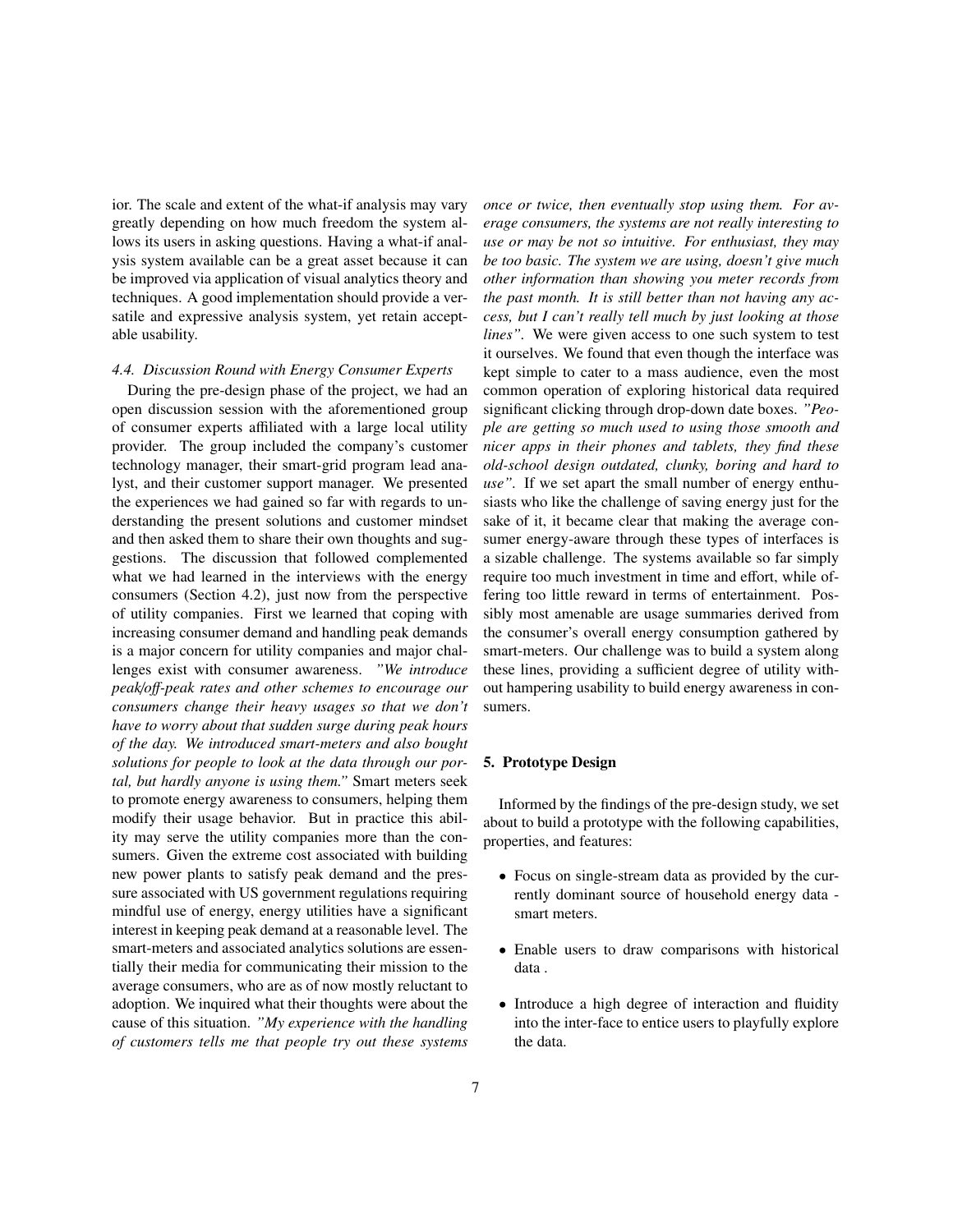

The Energy Scout interface showing two different perspectives: (left) basic mode for new users, and (right) advanced analysis for Figure 2: enthusiasts.

- Enable explanations for energy consumption by providing and linking contextual information, such as weather and calendar.
- Design an expressive what-if analysis tool that fits the need of an enthusiast but also invites the average consumer to try
- Expand the system's use to an educational tool that nudges people into thinking about energy usage and improving awareness.

We designed our interface as a dashboard organized into multiple connected visualization components, each dedicated to a particular purpose. The dashboard allows different views and perspectives (Figure 2) tailored to its audience, scalable in the dedication it requires. At the core of the dashboard are its data exploration mechanisms, which at the same time also drive other components. We experimented with various types of components to see how well they were received and then refined them accordingly for the next iteration.

#### 5.1. Time-Series Exploration

Data collected from smart meters is a time series of energy consumption values. The most popular and straightforward representation of a time series is the line plot, with time mapped to the x-axis and value mapped to the y-axis. In the case at hand, it allows for an easy comprehension of the energy consumption over a particular day, hour, or even at the level of seconds. However, navigation and search within a long time-series can become a challenge. Suppose, for example, the case in which a customer receives an unusually large bill at the end of the month. The customer might not have monitored the silently streaming line plot for some time, but now he/she would pull up the analytics interface to identify the cause behind this anomaly, if it is one at all. Doing this with a traditional interface typically requires several time interval queries over the history of the data. To facilitate it, existing dashboards generally provide dropdown calendars to specify time intervals or simply provide navigation buttons to move between pages of charts. While such a data navigation approach may be suitable for one specific time interval, it becomes a tremendous bottleneck in an exploratory analysis of the type the user is facing now. The multi-level navigation interface we devised makes this (and other) data exploration tasks considerably more direct, fluid, and immersive.

## 5.1.1. Our multi-level time series exploration interface

The interface we devised adopts an overview  $+$  detail [44] approach where we have paid great attention to the speed at which the interactions are serviced. The main component is the overview (line) chart placed at the very bottom of the interface (see Figs. 1 and 3a). It presents the entire energy consumption history of the household (within some practical limit). Users can click and drag the mouse over this overview chart to sketch out any desired time-interval or time-window (the non-grey, exposed area of the overview line chart in Figs. 2 and 3a). After selecting the time window, the corresponding data are visual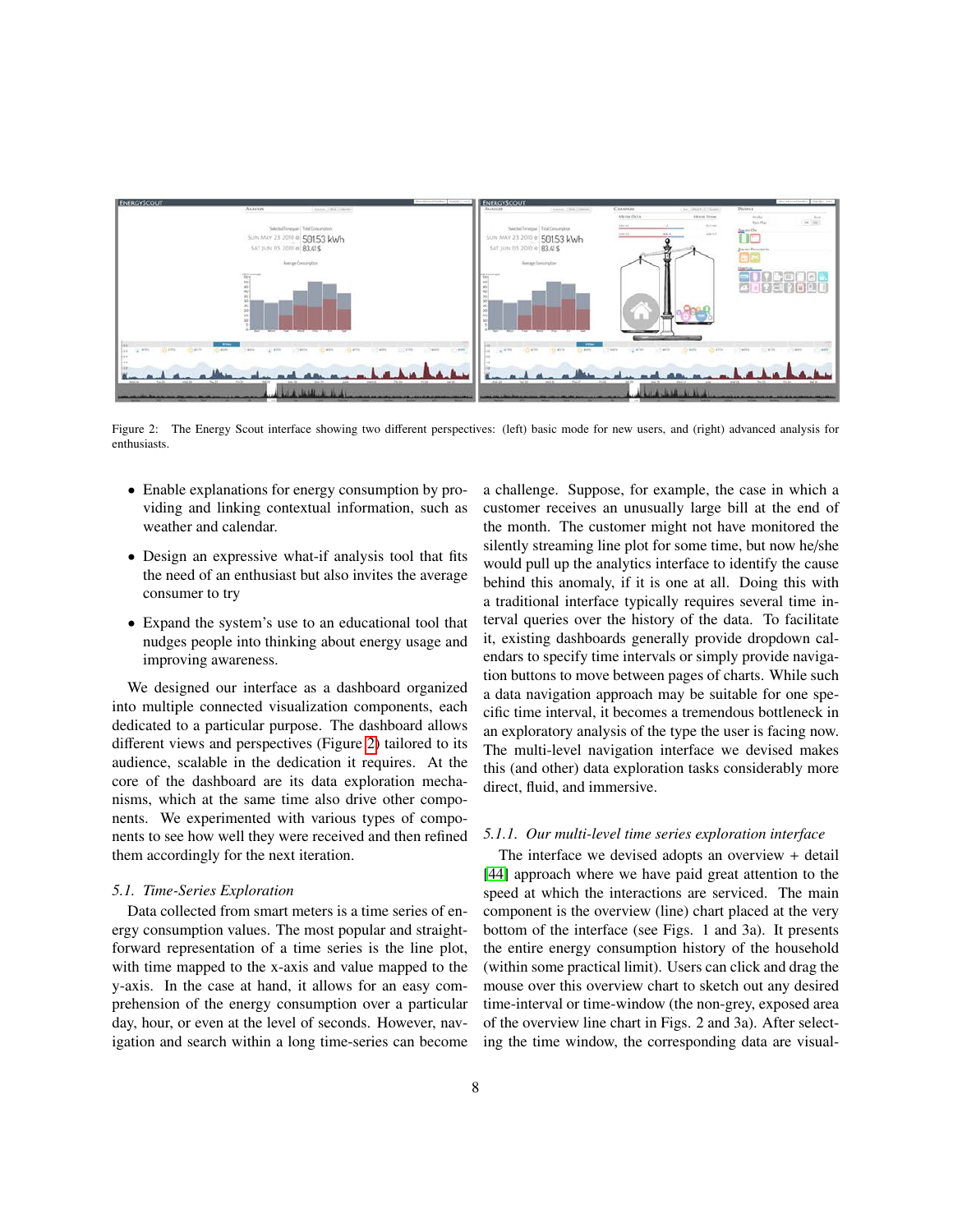ized in a chart right above the overview chart. We did not integrate the overview and the detail chart into a single window since we wanted to preserve the detail shown in the overview window to enable quick navigation. We note that the ability to select any time interval for detail management is a capability we have not observed in existing systems (usually one can only select a fixed interval such as a day or week). It allows users to explore and compare the data over any time segment they desire, which leads to a greater degree of self-determination and empowerment  $[45]$ .

Users can drag to slide/pan the time interval and use the handles on the side to adjust the size of the interval in any direction. For more precise control, mouse-wheels can also be used to zoom in and out. Such interactions can be easily mapped to equivalent touch gestures. The adjustment of the time-window can be done with finger swipes, while zooms can be mapped to a two finger pinch.

Whenever a user adjusts the time-window, every other visualization component including the detail view gets updated without much latency. As such, the time window provides a level of detail that is continuous rather than discrete. For users, this smooth and highly responsive interaction means that they can skim through the data stream within just a few seconds and figure out exactly where to focus their attention.

An important issue is the preservation of critical detail, such as minima and maxima (peaks) in the data independent of reducing zoom levels and especially in the overview plot. There is an obvious trade-off between interactive performance and accuracy that comes with down-sampling algorithms. Specifically we can do:

- Trivial down-sampling which does not preserve any extrema.
- Computing the sum of values within the downsampled span.
- Keeping track of minima and maxima while downsampling.
- Maintain a hierarchical representation.

The third option - keeping track of extrema - would be too time-expensive in real-time applications, and the fourth option - hierarchical decomposition - would be too wasteful in storage. Our current implementation groups the data of sub-sampled periods and generates a focus map from its sum. This turned out to be sufficiently fast, and while not fully accurate we did not come across pathological cases in which maxima fully disappeared. Eventually upon encountering a significant peak users would zoom in further and be eventually presented with the accurate values at this location.

## 5.1.2. Expert panel feedback

We presented a demo implementing the multi-level exploration interface just described to our panel of experts. They concurred that the responsiveness of the new interface could indeed provide a pathway to improve its usability and foster a more dedicated and continued use. The new interface also inspired them to propose a few new ideas. One of them was to visually differentiate between peak and consumption in both the overview and the detail plot. We implemented this by coloring the plot in red for peak hours and in blue for off-peak (see Figure 2 and Figure  $3(a)$ ).

Another comment was that we should display the data stream in actual dollar-cost, as opposed to kWh consumed, or at least provide an option for it. Other interfaces do this as well. The reason behind this being that for many consumers the unit of consumption kWh is unfamiliar or too technical, whereas the actual cost in dollars puts energy consumption into a known frame of reference, incentivizing users to lower it and spending the savings on other more desirable things.

#### 5.2. Integrating Contextual Information

By exploring the historical energy data the customer will be able to locate the hour, day, or weekend that adversely contributed to the final bill. But this is only part of the solution. The ultimate goal of the smart meter is to drive behavior change. This requires isolating the cause behind the higher than normal energy use such that the customer can learn from it and prevent it from occurring in the future. Clearly, the smart meter will not know why the energy has peaked - only a device level monitoring mechanism will have a record of that. But, as dis-cussed in previous sections, device-level monitoring is still rare and so we need to bring the customer into the loop to determine the cause and activity that gave rise to the peak.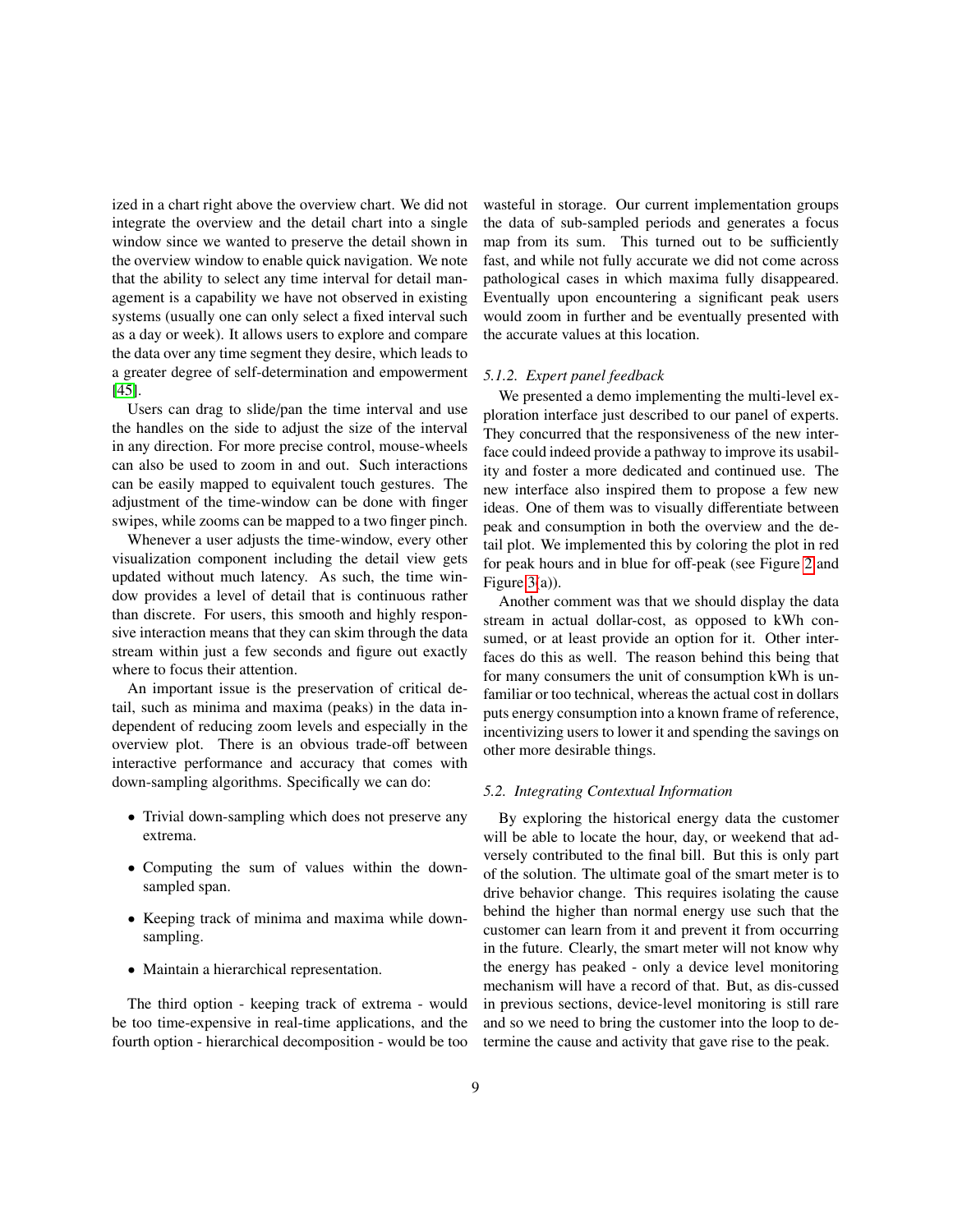

(c) Zoomed-in view with contextual information. For this view the user has turned on weather conditions and the personal calendar.

Figure 3: Data exploration with different levels of zoom and contextual data. In all figures (a)-(c), the (overview) chart on the bottom is the entire data history, whereas the (detail) chart directly above it shows the data corresponding to the time window selected by the transparent window in the overview chart. In each plot, the blue regions are due to off-peak hours, while the red regions correspond to peak hours.

Unfortunately, humans commonly do not remember everyday details, even when they are just days or a couple of weeks in the past. Let alone asking them to recall when exactly they used the water pump or when specifically they had that party months ago. They will only suspect that one or the other event may have been the cause, but this is not specific enough to trigger learning and behavior change.

Knowing the context around the house for the day under observation can greatly help investigating the cause of energy spikes. The most important context in this regard is the weather. Knowing that the day in question was the hottest day of the summer can provide a clue that the A/C might have been running the whole day. Another context source is the customer's personal calendar which may point to an early garden party which required heating the swimming pool.

weather condition (sunny, cloudy, etc.). Similar to the energy data stream, weather information is also a timeseries, now multivariate. However, the visual encoding of multiple time series in a single chart brings the potential pitfall of visual clutter [46]. Fortunately, popular consumer-end weather applications have already conformed to a certain style of visual representations for weather data which people have become familiar with. Using a similar approach brings with it the benefit of immediate acceptance and understanding. Weather applications targeted for the masses generally represent weather conditions within individual time-spans (hour/day) using well recognized icons. Temperature on the other hand is commonly represented by line/bar charts. Finally, humidity is typically communicated as a percentile with some

We included three types of weather parameters along

with the smart meter data - temperature, humidity, and

5.2.1. The Weather Context Display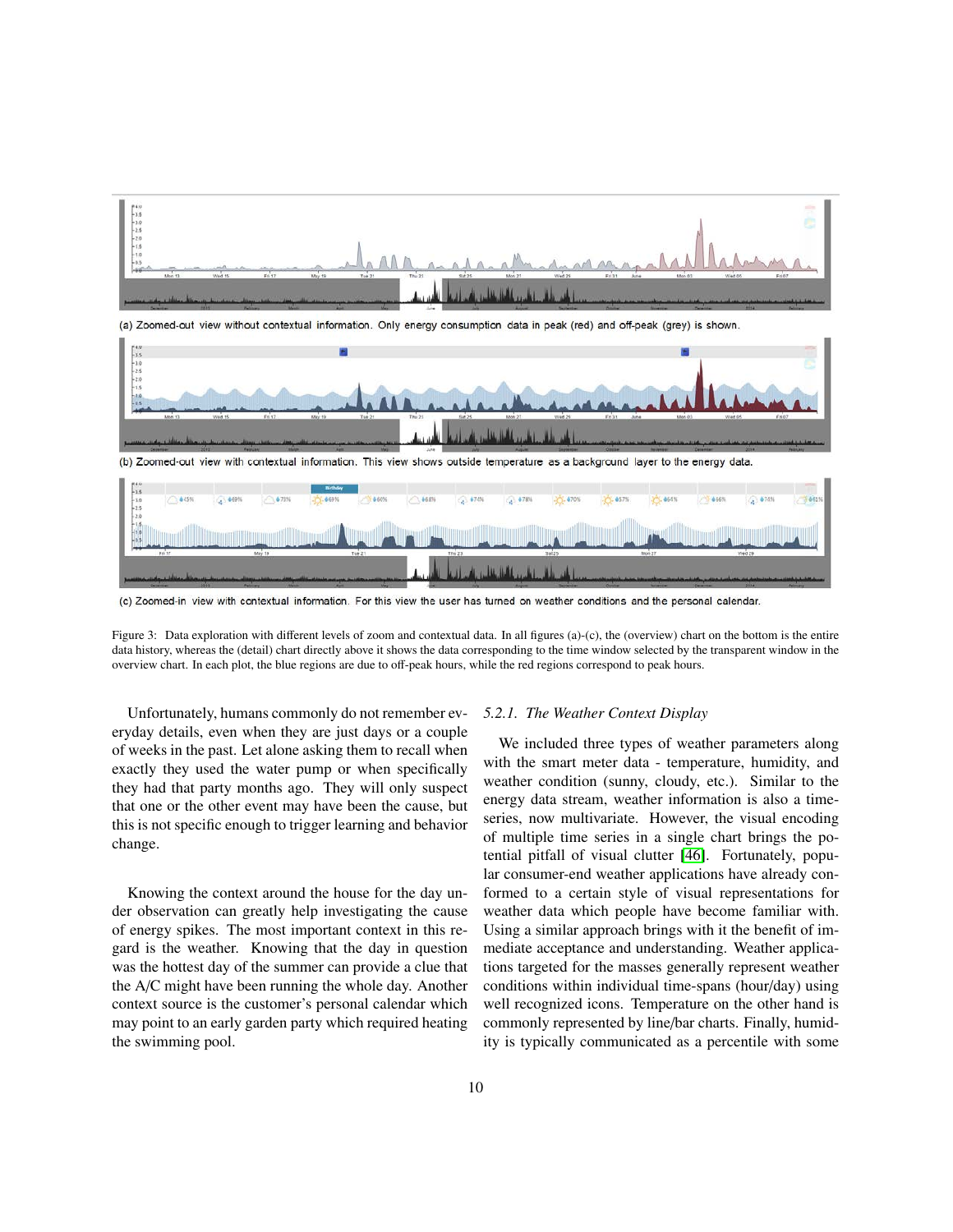recognizable icon to denote its type. We added a thin horizontal layer to distinguish the display from our energy data chart and display in it individual hour/day weather icons. In case of temperature, for the sake of familiarity, we used the same axis lines as the energy data. To make sure that these two information streams are well distinguishable we used three different channels of differentiation - patterns, intensity values, and color.

Figures  $3(b)$  and  $3(c)$  show two examples, one for a zoomed-out and one for a zoomed-in view. In these plots we can observe that high temperatures and humidity levels are somewhat related to the household's high energy consumption, but they are not the only cause. Section 5.2.4 presents a thorough investigation that is enabled by both the weather and the calendar context display discussed next

#### 5.2.2. The calendar context display

As mentioned, another important contextual information stream is one that encodes the events related to the house. Having a calendar that holds the household events, such as holidays, parties, or any other personal recorded events provides valuable help to the customer in the quest to figure out possible causes of a consumption anomaly. However, asking a customer to maintain a separate calendar for the house can be a significant turn-off for casual users who are already not overly inclined to spend time with energy analytics systems. Hence, we synchronize our system with a user provided personal calendar. Currently, we provide support for Google calendar which is a frequently used medium for such bookkeeping and is also free. Event information from the calendar is accessible by the user in two different ways. The full calendar view mimics the look and the interactions of the web interface of Google calendar to ensure seamless transition into our system. This full calendar view is shown as an overlay to the interface on demand. However, the more appropriate encoding for aggregate analysis is to integrate this information into the energy display. For this purpose, we provide a thin layer on top of the weather bar that holds appropriate icons to denote particular events. Figure 3c shows the calendar layer on top of the display.

Note that our integration of the calendar into the energy data display is orthogonal to integrating the energy data into a calendar as was proposed by Huang et al. [47]. The latter assigns the calendar the prominent role, but this is undesirable in our case because it would make other operations on the energy data difficult.

Finally, the calendar display also doubles as a tool for annotation and quick notes. Whenever the user finds some interesting fact about home energy, he may make a quick annotation by clicking on the calendar bar. Such annotation provides more resources for future analysis and can lead to thoughtful interaction with the data [48].

#### 5.2.3. Interacting with the context displays

In coherence with our dynamically adapting exploration interface, the detail of the weather and events chart also depends on the length of the time-interval. In our system, weather information becomes more and more detailed as one zooms in and can eventually separate into individual hours (see again Figure 3c). Events and annotations on the other hand are represented as icons. After a certain zoom factor they give detailed information about event and time-span. Finally to prevent first-time users from becoming overloaded with too much information, we provide two toggle buttons that turn on/off the weather and events overlays.

## 5.2.4. Joe's birthday on May 20 - and its long-term effects

The zoomed out view shown in Figure 3b indicates a set of large peaks - one peak on May 20 and a series of them in early June. The June peaks are fairly expensive since they fall into peak periods. In this context, it is also interesting to see that the peak on May 20 started off a series of moderate peaks which culminated in the large peaks in early June. However, the series of moderate peaks did not set in with a rise of overall temperature. This rise occurred 8 days earlier - on May 13 which likely coincided with the onset of summer emerging from a milder spring. Why this discrepancy, one might ask?

In search for an explanation let us zoom into this earlier period and also turn on the calendar view, shown in Figure 3c. There we ob-serve that May 20 was Joe's birthday -Joe is the father in this house-hold of 4 - and now we recall that he had invited a large group of friends on this beautiful sunny day (a memory that is supported by the plot's weather overlay). To make them all feel comfortable Joe had turned on the air conditioner - for the first time this year - plus some other devices, such as water pump for the pool, the second refrigerator for the beer, and so on. Then the following days, having experienced the comfort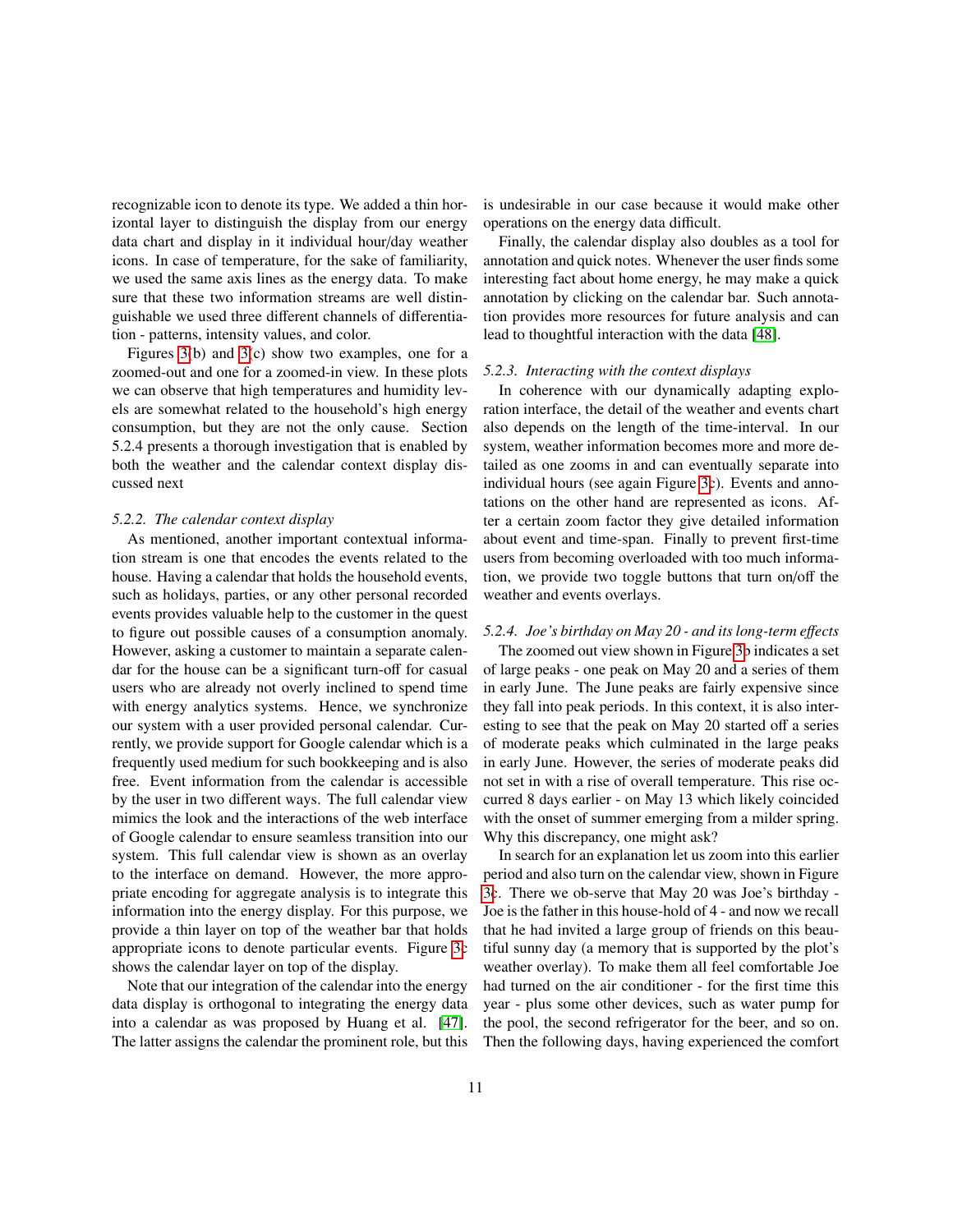that the air conditioner provided, Joe and his family fell into the habit of turning it on whenever the temperature or humidity in the house got a bit high. In spring they might have run the ceiling fan, but now they energize the A/C without much thought. This is likely the main cause for the rising consumption of energy.

While the A/C is not shown in any of the charts specifically, the plots of Figure 3b and c have high potential to trigger the kind of thought process just described. By going through this exercise, Joe and his family are set to become more aware of their habits and the ramifications these have. Once recognized, behavior change (speak, rather use the ceiling fan) can then hopefully emerge.

#### 5.3. Enabling Periodic and Comparative Analyses

Energy data often have inherent periodic pattern which can be due to recurrences in user behavior as well as cycles pertaining to seasons, days, weeks, and so on. Comparing these patterns over time can give a good amount of insight. We support two types of displays for this.



Figure 4: Displaying the smart meter data in a spiral heat map to identify periodical patterns (here, a 24 hour period). In this plot, red shaded colors encode greater energy consumption. This house-hold shows high consumption in the afternoons and evenings, some in the morning and little at night. One can also see that less energy is consumed in the two days that make up the weekend.

### 5.3.1. The spiral heat map

A powerful visualization for revealing periodic information can be obtained by wrapping the line chart into a spiral graph and use color to code the values [38]. This is confirmed by the work of Byrne et al. [49] who suggest a cyclic representation of time for infographics displays. A cyclic display subdivides a period into a meaningful set of cells, such as 24 (hour) cells for a day, 12 (month) cells or 52 (week) cells for a year, 7 (day) or 14 (half-day) cells for a week. Then it colors each cell according to the average value of the corresponding interval in the line plot. Users can choose the desired period from a menu. Figure 4 shows the spiral heat map in a 24 hour view. We have chosen a 24 hour interval (as opposed to the more familiar 12 hour display) because it better represents the re-occurring cycle of a day.

Figure 4 shows that the spiral heat map is able to reveal much interesting information not readily evident in regular line plots. The particular household that is visualized here seems to be composed of individuals that are mainly around in the afternoon and not in the weekend (see caption for more analytical detail). Other households in our collection showed clear day to day cycles, while yet others had a persistent pat-tern of staying up late on weekends and holidays. Finally there were households with seasonal effects who exhibited little energy consumption in the winter but much more in the summer. We conjectured that these households probably had oil or gas heat in the winter but used air-conditioning in the summer.

While this type of visual analysis clearly touches on privacy concerns, it can be very useful for households to discover unexplained periodic energy consumptions, such as a timer for a heater that is not set correctly. In addition, by mapping peak/off-peak rates into the spiral, it also has good potential to make poor energy use patterns visually apparent and so possibly change user behavior.

We added the spiral heat map as a new component and connected it to the exploration interface. However, when we showed the prototype to our expert panel, their response was mixed. Since radial plots and heat maps are not common in everyday use, most panel members were confused about what it might represent. When we explained its function, several members eventually liked the flexibility of providing periodic pattern discovery but yet an important objection was raised. "People are really re-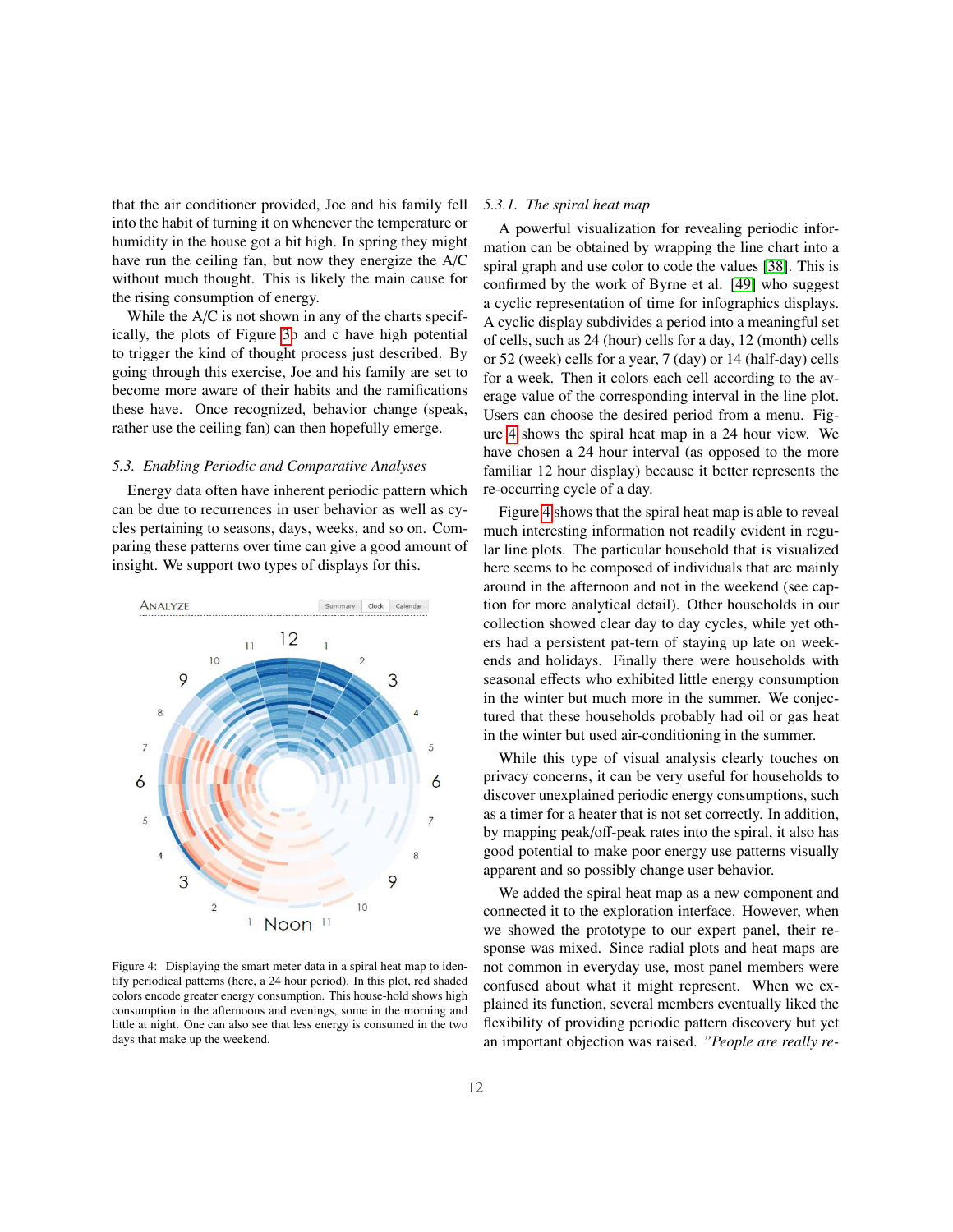

<sup>(</sup>a) Average energy consumption over the days of a week.



(b) Average energy consumption over hours of a day, with data filtered to show only weekdays.

Figure 5: Summary analysis panel (scale is in kWh). The red portions are due to energy consumed during peak hours, while the blue portions are for off-peak hours. If a \$-scale had been used, the red bars would have taken up a significantly larger portion.

pulsive of something they can't quickly learn or comprehend. Having such chart in an important part of the interface may lead to rejection by the users. There may be a few who may really like it and use it, but for most it can be overwhelming". Consequently, we disabled this module from the common interface, but left it for use in enthusiast mode. As a side-effect this lack of understanding of the spiral heat map stimulated work on a designing a framework that would teach average users these more advanced visualization paradigms from basic ones [50].

## 5.3.2. Interactive bar charts

During our spiral heat map presentation some members of the panel repeatedly asked "Can't you do this with bar charts? People would like those a lot better." This preference of bar charts in fact is quite in line with the findings of Boy et al. [51] who showed via crowd-sourced experiments that the visual literacy for bar charts is high in the general population.

Our own design experiments revealed that bar charts, when enhanced with interaction and filtering capabilities, can convey much of the information that our spiral heat maps can show. Similar to spiral heat maps, bar charts subdivide a length of time into regular discrete intervals, mapping value to height, as opposed to color. In fact, mapping value to height which is a planar variable allows for a better quantitative assessment than color. (Possibly this is an indication for the less frequent use of heat maps in general.) Similar interval and quantization selection interactions than for the spiral heat map can be defined - day view with 12 bars, week view with 7 or 14 bars, year view with 52 or 12 bars, and so on.

What bar charts cannot easily show are periodic relationships, but as mentioned, revealing these raises some concerns with regards to privacy anyhow. Instead, bar charts can average a user-defined set of periods into a single value. This obfuscates the periodicity of behavior somewhat, but still can show overall patterns. The set of selected periods for averaging can be seasonal, such as summer or winter, week or work-week, or segments of a day, such as morning, afternoon, evening, and night. Also worth mentioning is that bar charts can convey peak vs. off peak consumption better than spiral heat maps since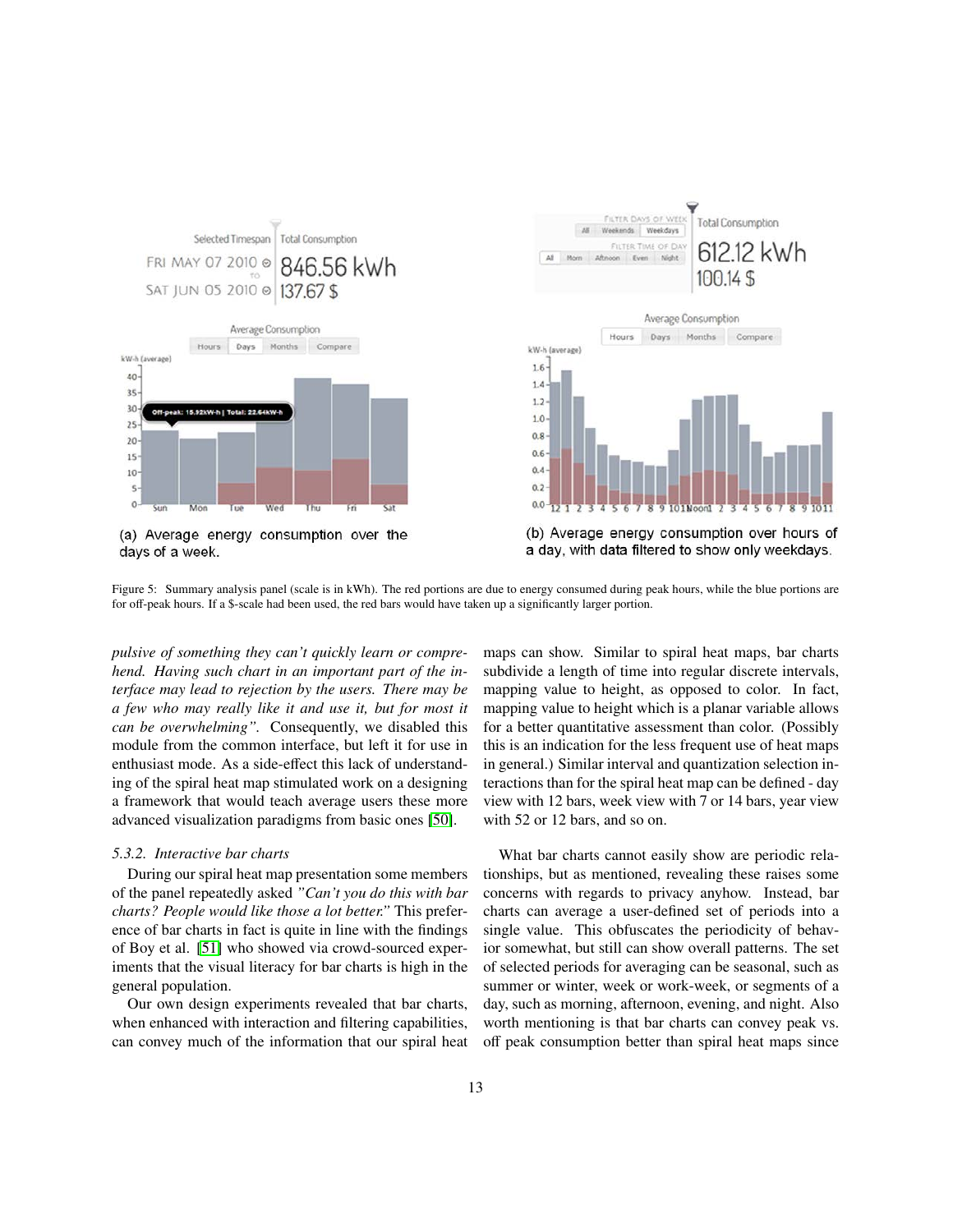the color retinal variable is still unused and can now be employed for the labeling of the respective portions of a bar.

Figure 5 shows two instances of the bar charts our interface can provide. In Figure 5a the user has averaged the energy consumption over a period of roughly one month in late Spring 2010 and has chosen the days view which shows the averages over each day in a week. The user learns that Sunday to Tuesday the energy consumption is relatively low and off-peak but ramps up for the later parts of the week in which also a considerable amount of expensive peak energy is used. In this figure we also see that hovering over a bar brings up some quantitative information. Likewise, Figure 5b shows an hours view where the consumption is binned into hours of a day, averaged over the same time span and all segments of a day, but only for weekdays. In this chart one can easily observe that there are two periods of high (and low) energy consumption per day - one period around 1 pm and the other around 1 am which is interesting. In fact, the energy consumption follows almost a sinusoidal pattern.

#### 5.3.3. Doing comparisons with the interactive bar chart

Spiral heat maps inherently allow comparisons of time intervals at different instances of time, under the assumption that these instances are aligned with respect to the chosen period. We have implemented a similar functionality for bar charts, but generalized it beyond the capabilities of the spiral heat map. The mechanisms we provide allow comparisons of time intervals filtered by different criteria, which is not easily done with spiral heat maps. Comparative bar charts must have the same time quantization than the original bar chart. For example, if the current bar chart displays days of a week, then the comparative bar chart must also have this quantization. On the other hand, the average can be computed over a different time period or filtered by different criteria. For example, one bar chart could show the daily energy consumption average of the month just passed while the comparative chart could show the daily energy consumption average of the same month last year but averaged only over weekdays.

Comparisons are enabled by ways of pressing a "compare" button. When a comparative bar chart is activated it is initialized and combined with the current bar chart, such that for each bar the respective comparative bar is placed around it (see Figure 6. We experimented with side-by-side schemes but found that comparisons are easier with the integrative scheme we chose since it acts like a contextual background layer which it semantically is. Also, this arrangement provided us the opportunity to introduce animated transition between two states. With such transitions, users can create a natural, unsupervised mental association of markers drawn in two different states of the charts [52]. This again reinforces our design principle based on usability of the interface.



 $(a)$ Comparing the daily average of past winters (comparative chart) to the daily average of this winter (main chart).



Comparing the monthly average of past years (comparative  $(b)$ chart) to the monthly average of this year (main chart).

Figure 6: Comparative bar charts. The bar chart in the foreground shows the most recent consumption while the background layer shows averages over the selected time window acting as a baseline for reference. See text for detail on the case study shown.

Figure  $6(a)$  shows a sample comparison view where our user, Laila is taking a quick glance to see if there is anything to be concerned about. The chart she is looking at compares the daily energy consumption of the most re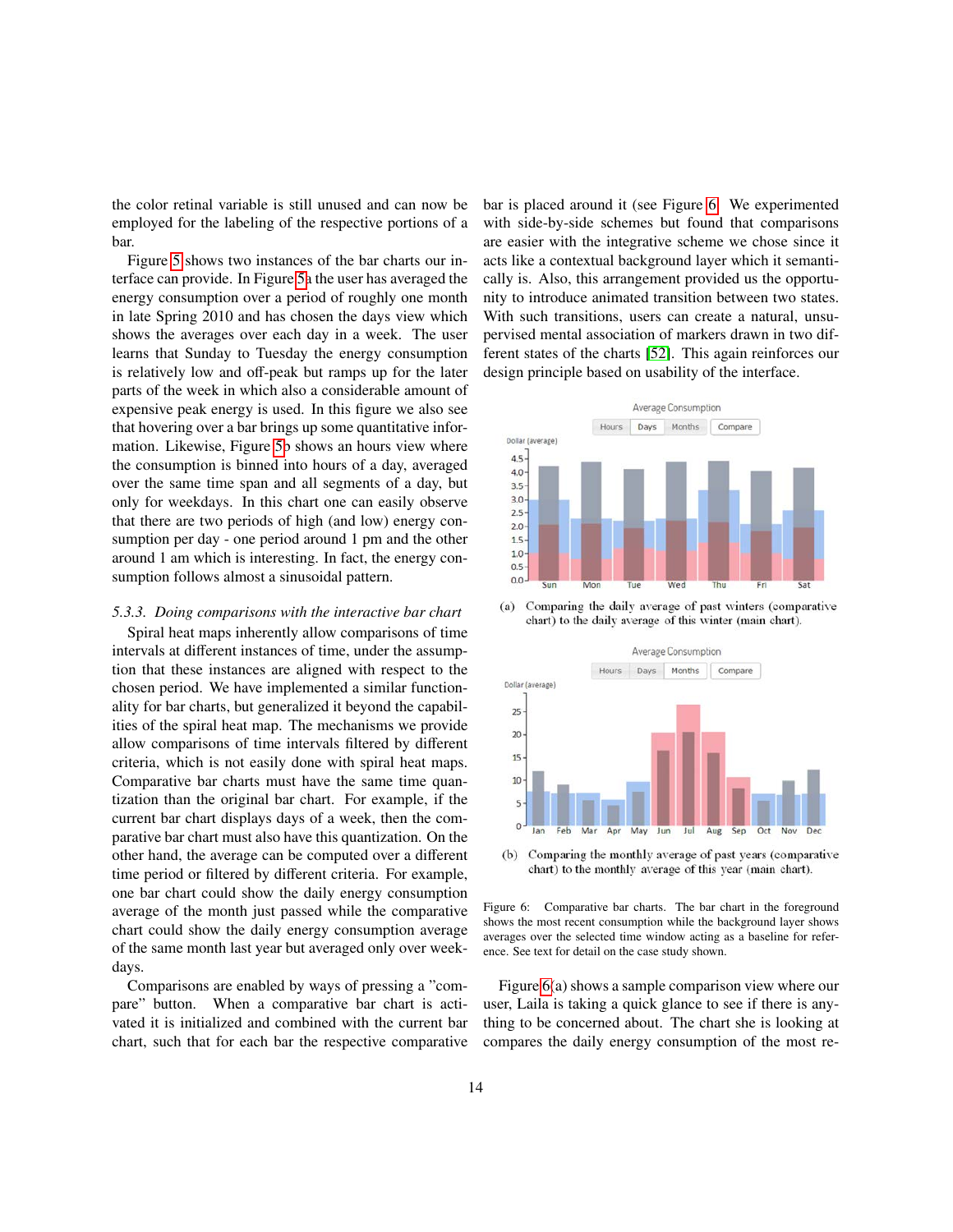cent week (during winter) to daily averages taken over similar weeks of previous winters. Clearly, the household has been consuming more energy in recent times and this requires attention. By switching to a monthly view (Figure  $6(b)$  spanning an entire year Laila now aims to see if this has been a global trend. From this plot she learns that during the last summer their household did actually better than in the summers before - only the winter seems to the problem. This quick comparative insight gets her interested. Is it that this winter is particularly harsh compared to the past ones? Or, could it be that the heating system needs tuning, or more insulation? Now with these more detailed device-specific questions, this might be the moment at which Laila turns to the more advanced parts of the system in order to conduct further investigations and get closer to the truth. These advanced facilities are described in Section 5.4.

This case study demonstrates the propensity of the comparator to allow quick and spontaneous comparisons. One can simply hit "compare" and set up a new bar chart for comparison with the current chart. Hence, all put together, these functions bring our system quite close to the expressiveness of the spiral heat map for identifying periodic pat-terns, but without deviating too much from commonly preferred visualization techniques. And indeed, after presenting the bar chart interface to our panel, they were fully satisfied.

#### 5.4. Device-Level Analytics with Non-Device Level Data

As mentioned, smart meter data in many cases do not provide the means for identifying and analyzing devicespecific energy usage. Yet, the distribution of energy among household appliances represents very useful information to consumers. A possible method for understanding the device energy profiles and usage behavior in the absence of the necessary device-specific data is to engage the user in creating an approximate model of the household which can then be used to explain and predict energy household consumption. Building an energy model of the household requires two types of information: (1) details for all appliances, and (2) details on their usage. Microsoft Hohm and several other predictive modelbased interfaces used form-based questionnaires to build such profiles. However, given the amount of information needed this is a rather laborious effort, and convincing hu-



Figure 7: Turning information gathering into a game - the weight scale interface, shown here in spy mode. Users play the game by adding devices into the right bin properly scaled by duration of use and energy requirements until their cumulative weight matches the energy bill of the house, shown in the left bin. The devices located on the right hand side come from the house profile. We utilize color and icons to enable an easy association. Icons with gray colors do not have any associated events.

mans to engage in this activity has proven difficult and eventually led to the demise of these systems.

## 5.4.1. Turning information gathering into an engaging game

In search for an alternative we chose an approach based on gamification. The theory of gamification promotes the idea that incentivizing users with fun and entertainment can increase their level of engagement and motivation. Encouraged by our past experiences [52][53] which used gamification for incentivizing humans to participate in visualization user studies, we aimed to use it now to add fun and entertainment into the household information gathering process. And so, similar to our gamified user study framework where we designed a game that playfully immersed the human evaluator into a visual evaluation task, we now created a game for engaging the user into the task of "filling out the household energy questionnaire".

The game we designed is based on a graphicallyattractive and physics-conforming weight scale (see Figure 7) where  $\psi$  weight' is equivalent to energy consumed. Appliances are represented as circular balls or weights, whose mass and area are directly proportional to the energy consumed. As such there is a one-to-one mapping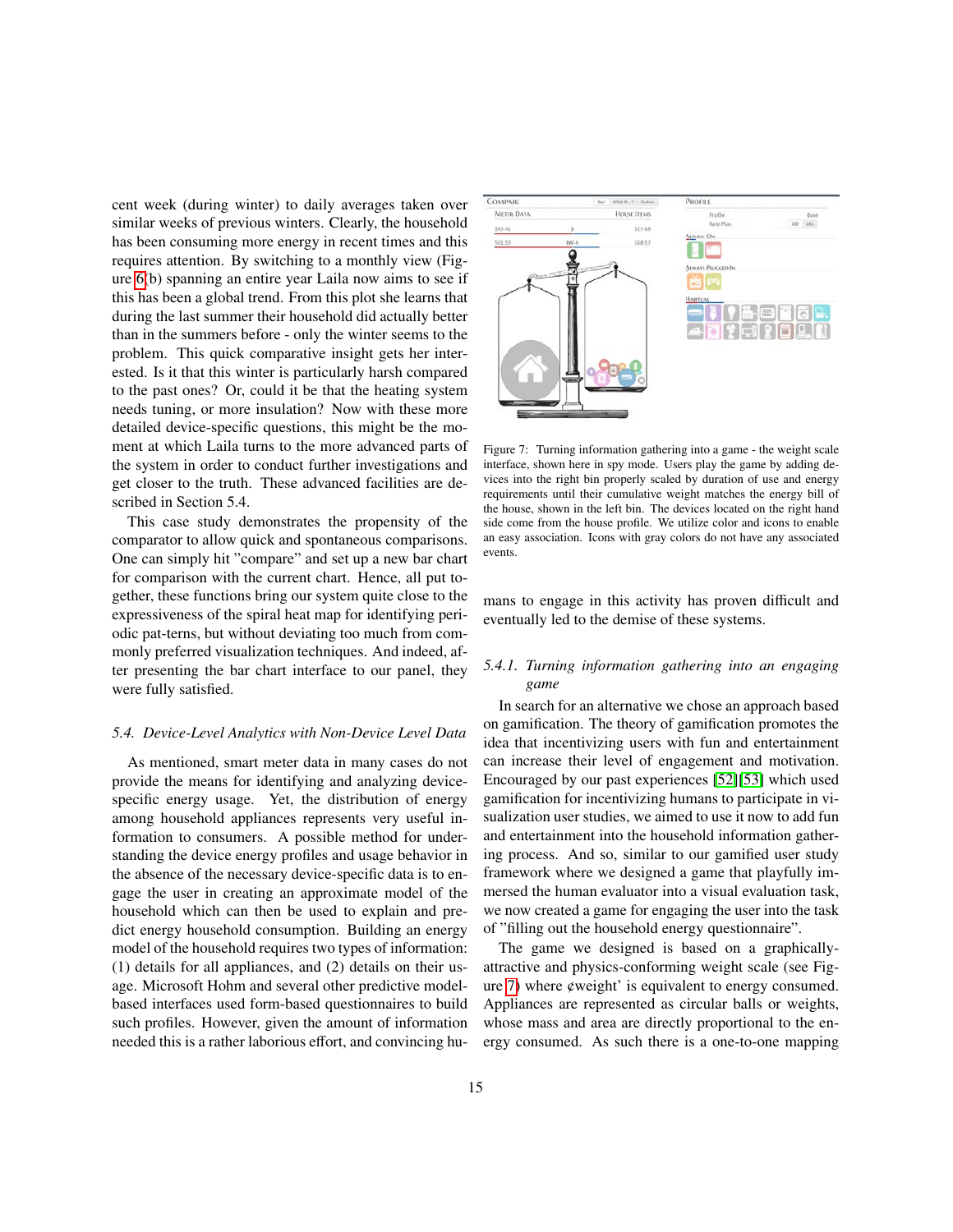of visual and physical effect. Placing a ball onto the scale evokes a realistic simulation of the physical interactions this ball has with those already on the scale until the new configuration stabilizes. We found that by simulating the physics accurately we could greatly boost to the appeal of the scale as a game platform and so foster the level of user engagement.

Above the scale are numeric numbers coded as bar charts which display the absolute values of the weights placed on the two pans of the scale - both in kWh and dollars. The length of each bar indicates its relative value, color visualizes which side is heavier, and opacity is used to alert the user when the scale is significantly imbalanced. Placing weights onto the scale works exactly like balancing a scale in real life. In our prototype, we used the weight scale in two different modes - spy mode and what-if analysis mode. These are described next using the illustrative example of Figure 8.

### 5.4.2. Spy mode - finding where the energy has gone

In spy mode, the user is asked to think like a detective and figure out where his or her energy went. In this mode, by default there is one single weight on the scale's left pan representing the total amount of energy spent in the household. On the right of the display is the energy profiles panel with a grid of icons representing the various devices or appliances present in the household. Clicking on any of these icons (or dragging and dropping them into the scale's right pan) opens up the device profile editor. Here, users can specify the type of the appliance which at least partially hints on its usage pattern - always on (e.g. Refrigerator), always plugged in (e.g. TV) or habitual (e.g. Hair Dry-er). Users can also specify the device's approximate periodic usage and level of use by adding events. Clicking the ¢add event' opens the event editor where clock dials are available to specify the time span of usage. Toggling the days of the week on the bottom of the event editor specifies weekly periodic occurrences. Any number of events can be added which enables a good approximation of the appliance's real life usage. After the usage schedule has been set up in this manner, a device's energy consumption is computed and immediately reflected as a change in weight and size. The physics engine is then invoked to visu-ally react to these modifications.

The goal of the game is to balance the scale by putting

weights (devices) onto the pan on the right until they match the weight of the household which is the big weight on the scale's left pan. We hypothesized that the challenge of balancing the scale would keep users more interested in completing the information gathering task, as opposed to the traditional questionnaire filling approach. In addition, we hypothesized that the visual grouping of devices would also foster a better understanding on how the individual devices compare in terms of their energy consumption. For example, a consumer might now suddenly realize how shockingly big the ball of an A/C unit is compared to the relatively small ball of a ceiling fan. Finally, we also split the list of devices into different categories and use a very thin bar chart along the title of the categories to represent the relative consumption among those (e.g. how much "vampire" energy is being consumed in my house compared to the total energy).

We presented the game interface to our expert panel and asked them to test it. Their initial response could be described as astonished since they were not familiar with approaches that try to turn somewhat serious work into a game. But, after spending several iterations of weight scale balancing their opinion was "Using this weightscale is fun for a while, but I can hardly think of a situation where I will actually seriously sit down and spend time behind perfecting my virtual house. Although, we do like how those circles make you think. Most people have no clue how much those appliances actually consume. This weight scale can be educational". We were encouraged by this view and subsequently left the weight scale in the interface.

## 5.4.3. What-if mode - finding where energy would go

Although the spy mode has simply the entire household on one side of the scale, our physics-driven weight scale is an effective platform for visually comparing two arbitrary sets of devices and appliances. This mode is applicable even if device-level data are available. It allows us to implement the what-if analyses or future planning sections of current dashboards in a different way than what is generally practiced. In EnergyScout, at any stage in the analysis process, the system can be switched from spy mode to what-if analysis mode. In what-if mode, the system allows comparison between two virtual households, where one of these might be the one the user built in spy mode. We call that (existing) configuration the base pro-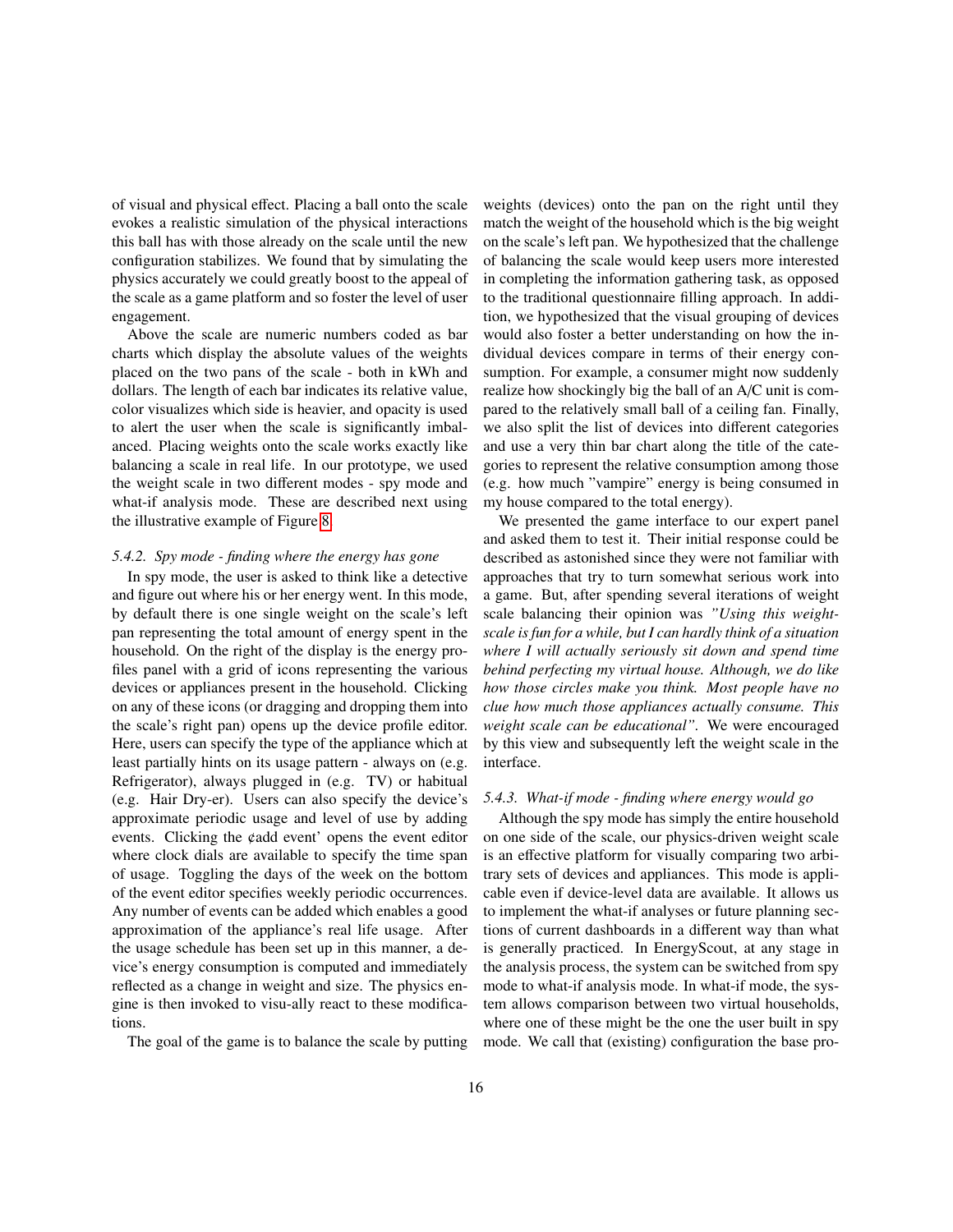

Figure 8: Future planning in EnergyScout using the what-if analysis mode. Here we conduct a comparison of two laundry scenarios to examine which of the two has greater energy efficiency and to what extent.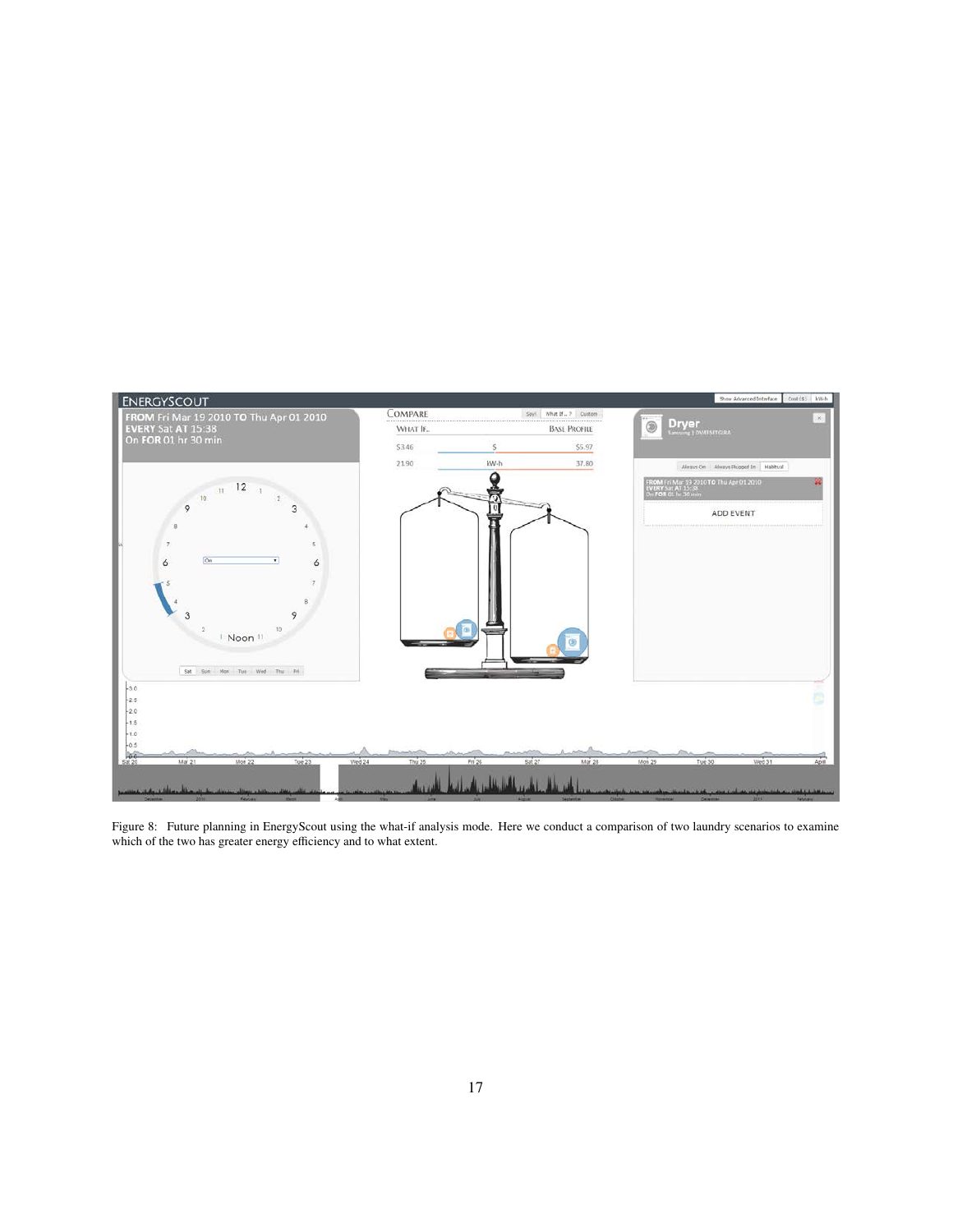file and its weights are kept on the right portion of the scale. Next, the user would replace the large household weight on the left portion of the scale of Figure 7 with a new profile we call what-if profile, which is initially created by simply cloning the base profile. With all the tools available in spy-mode still at our disposal, we can now take the profile in the left pan and add and remove devices, modify the usage behavior of these by modifying events, apply and try different rate plans promoted by the utility companies, and so on. Figure 8 shows an example where the user, Mark, is trying to understand if it is worth to consider changing his laundry schedule in order to save some energy. As a first interaction with the interface Mark specifies that he usually does the laundry on Friday afternoons. Then he switches to the What If interface to quickly change the laundry day to weekends and compares. As in many places with dynamic rates, Mark's utility company also considers weekends to be off-peak and the interface immediately shows the savings he can gain both in monetary and in energy units. With such an easy to use interactive scenario simulation tool, Mark now has the ability to make more in-formed decisions about his future choices. We have also experimented with a facility by which users could add provisions for exchanging the models or manufacturers of the existing devices and appliances. This can be facilitated by connecting the interface to a suitable database of products, possibly online. Endowed with such a flexibility, users can then easily ask questions like "If I changed my old AC with that new model I heard about on TV, how much money would I save electricity each month?" or "People always talk about energy saving CFLs over my older bulbs, I want to see how much it really saves me if I replaced 10 of those". As in spy mode, any changes applied to the energy profile are immediately reflected in the weight scale. We have observed that updating the weights in the physics-based scale model gives users an engaging experience and entices them to play with these questions.

#### 5.5. Guiding New Users by Gradual Engagement

With each prototype cycle our dashboard grew in its capabilities as new components were either freshly introduced or significantly refined. As such, being part of this evolutionary process our panellists (and defacto users) could grow their understanding of the system gradually. New users, on the other hand, would not have this luxury -

they would face the entire system and all of its capabilities right away. While individually the interface components have the propensity of being intuitive in their use, having this abundance of buttons and elements together in one interface initially can be alienating to potential users to a degree where they would not use the interface at all. To overcome this problem we introduced a gradual engagement process to the user experience (UX). With this scheme, when a user first opens our dashboard, he or she is presented with only the basic part of the interface (shown in Figure 1), which consists of the exploration interface (with weather and events toggled off) and the summary bar charts without showing any buttons. Acquiring familiarity with the data representation and the interactions associated with the summary view can then be achieved with only a few swipes or clicks. In order to check out details of the summary panel touching or hovering the mouse over the chart reveals the toolbar which then can lead the user to further views and data filter options.

The gradual discovery of features and engagement has two main advantages: (1) it enables self-learning without any external tutorials, and (2) it satisfies the natural curiosity of the human mind. For many users, the analysis provided by the basic perspective of the interface is sufficient. Others, such as the energy enthusiasts, may choose to switch to the advanced analysis mode which expands the layout to expose our scale-based comparative and what-if analysis framework. Such a gradual learning scheme is analogous to the well-studied concept of flow control in game design. Controlling the flow means to continually increase a game's difficulty in manner that maintains the balance between challenge and boredom [54]. Also, as the many successful Apple products demonstrate, a well-designed consumer-facing interface should not require separate tutorials or training.

## 5.6. Implementation

Our web application is based on Java Script and HTML5 using the popular d3.js [32] library for visualization design and interactivity. To ensure a realistic physics simulation for the weight scale we used the Java Script version of the popular game library box2d [55].

One important challenge in the design of our prototype was to ensure latency-free smooth interaction and high responsiveness, even in the presence of significant amounts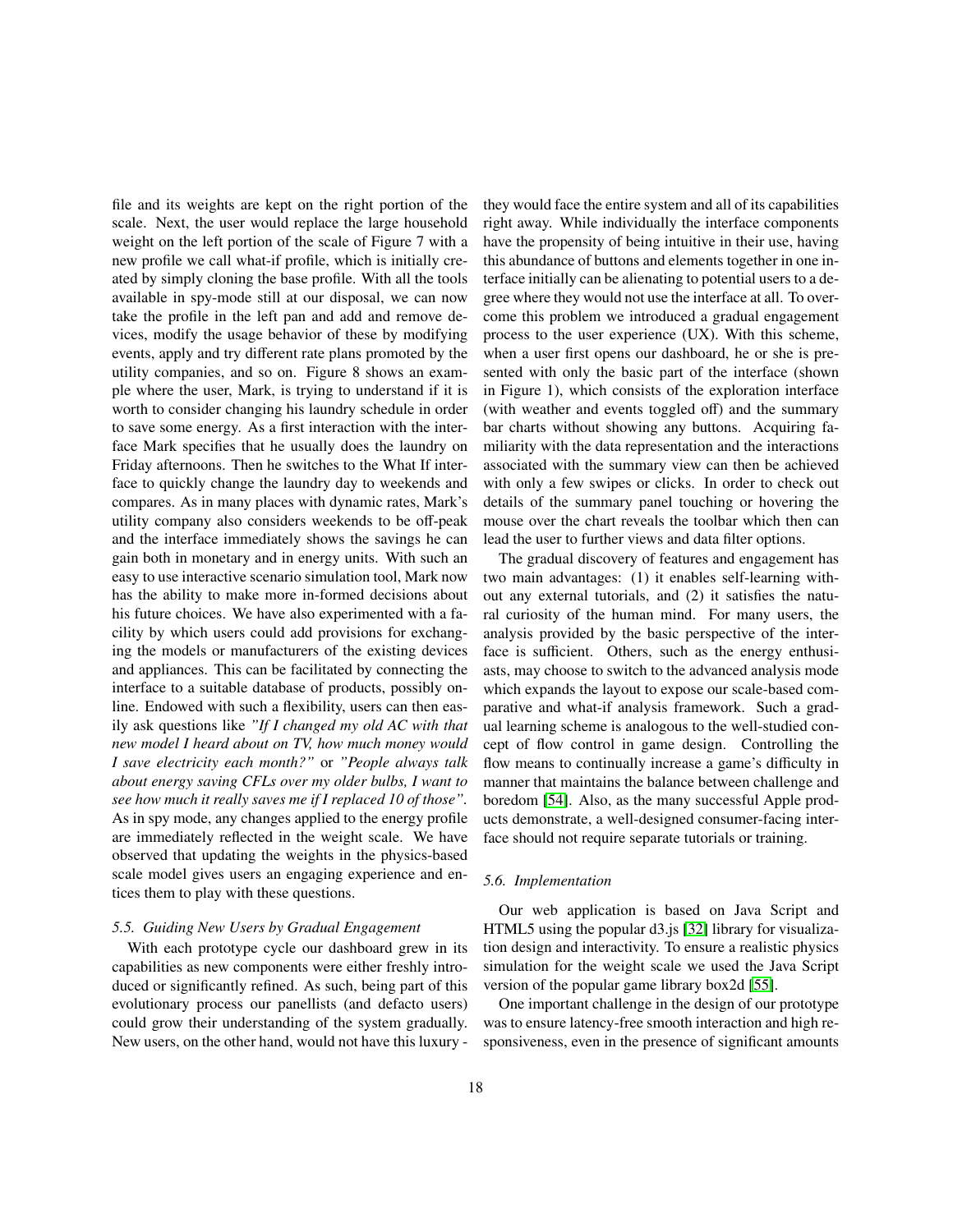of data. Smart meters can produce a significant burden towards these goals when several years' worth of data needs to be processed interactively. Since the zoom-in capabilities of our system require on-demand detail up to the highest data resolution, we needed to keep all data points ready to be mapped to visual elements in the application. As web browsers have an upper limit on how many DOM elements they can process without introducing noticeable delays, we had to make sure that at any given moment the system can adapt to the platform's limitation and map visual elements at the best possible resolution. With such techniques implemented, our dashboard can provide interactive analysis at high quality even when all historical data from the first day of smart-meter installation are loaded into the system.

## 6. System Evaluation

EnergyScout provides tools geared to engage energy customers in the analysis of historical energy consumption data with the goal to help them identify patterns and anomalies based on contextual analysis. The utilization of the full potential of our system is dependent on a user's ability to associate data from his or her household with concurrent events and past experiences. An appropriate evaluation of such a dashboard would require its deployment in many households, followed by closely observing how the household members interact with the system for a longer period of time and gauging if any (positive) behavior change in energy consumption can be achieved. In our case, conducting evaluations at that scale was out of reach. Rather, we had to confine ourselves within traditional short-length user studies to verify some of our hypotheses. As mentioned, the primary goal of our prototype design phase was to create a dashboard able to provide an intuitive and engaging experience at the same or similar complexity of other consumer-grade visual analytics tools. We henceforth set out to verify if this holds true for our target users when they are exposed to the system for the very first time.

### 6.1. Our user studies with two different cohorts

We hosted two separate study sessions in different parts of the county and different social background. The first session was conducted in Long Island, NY. Among the

|               | Strongly<br><b>Disagree</b> | <b>Disagree</b> | Neutral | Aaree  | Strongly<br>Agree |
|---------------|-----------------------------|-----------------|---------|--------|-------------------|
| easy to use   | 0.00%                       | 0.00%           | 33.33%  | 45.83% | 20.83%            |
| easy to learn | 4.17%                       | 4.17%           | 20.83%  | 66.67% | 4.17%             |
| practical     | 0.00%                       | 8.33%           | 29.17%  | 54.17% | 8.33%             |

Table 1: Summary of responses from our user evaluation.

participants were seven female and one male, with an age between 30 and 50 years. They all lived in suburban houses, under varying conditions. The second session was held in Raleigh, NC involving 9 participants - 3 female and 6 male. These individuals were of younger age and resided in rented apartments or newly bought houses.

We broke up each study into two separate phases - basic exploration (Task 1) and advanced analysis (Task 2). In each phase we fol-lowed the following steps:

- A quick demonstration of the interface and its purpose.
- Let the participants discover the interface by themselves and record any comments/questions.
- Ask them to perform a specific task involving the current set of tools. Observe their interactions and record their comments/suggestions.
- Ask them to fill out a very short questionnaire.
- Open discussion among all participants for any further topic not addressed earlier.

The first three questions of the questionnaire asked about ease of use, ease of learning, and practicality of features using the Likert scale.

## 6.1.1. Study Outcomes

Table 1 summarizes the overall responses from all 19 participants. There were almost no negative ratings, while roughly 2/3 of the test subjects expressed their general acceptance of the interface concepts. Less than 1/3 of the population was neutral. When asked which feature seemed most useful/interesting, in task 1 (basic exploration) the overall favorite was the smooth exploration scheme with mouse drag, while for task 2 (advanced analysis) the favorite was the what-if analysis. One person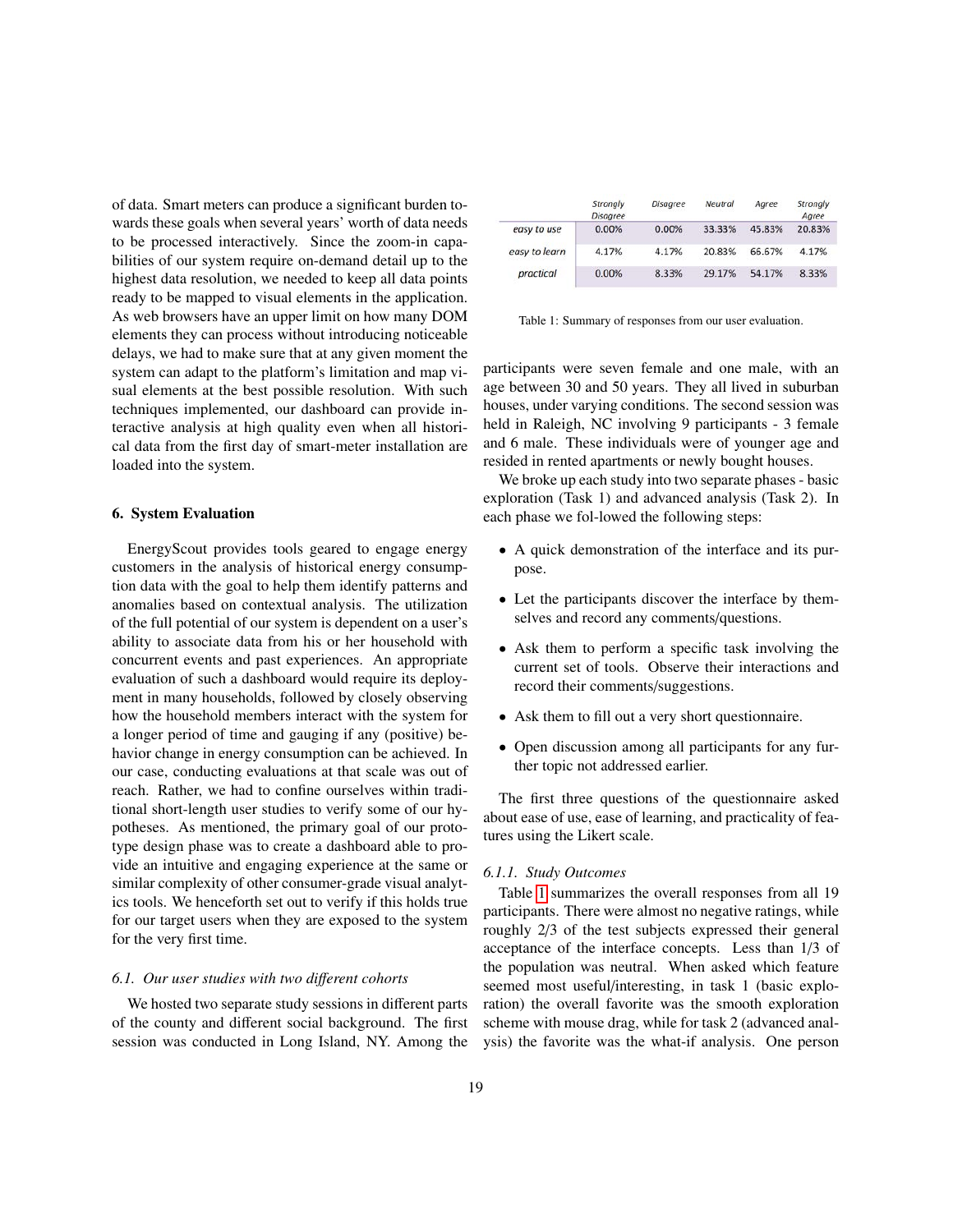commented "Zooming in out of data was fun to use. I also loved that I can get those per day information so easily". Some respondents identified the contextual weather and event data to be "Very interesting and practical".

During the study, upon realizing that there was a way to incorporate Google calendar information, some of the subjects inquired if the system also supported other popular calendars (e.g. Microsoft Outlook, Apple Calendar), clearly showing their interest in actually associating these features. Task 2 generated keen attention from several of the participants when we showed how the weight scale can facilitate comparisons between different devices. We found that many participants, particularly females, tried to simulate many different usage behaviors and device combinations to see how they impacted cost. "After using this software, I think it is very useful. I thought I knew about how my devices were behaving, but you can't be sure about everything without hard facts. The software cleared up some of my confusions and it was fun to learn new stuff about things that you think you have known all along."

For some subjects though the controls available to add/modify device profiles were a turnoff. "It was fun to juggle around with those weights, but I wouldn't have guessed how it would function if you hadn't explained it". We could also see diminishing interest as they struggled to fill out every little detail about energy behavior to balance the scale. To help these individuals we might add some sort of optimization scheme that does the fine-tuning of the scale. But overall, the observation that some people struggle with the scale was an expected result, already anticipated in our design phase. Trying to gather such detailed input will always be a potential pitfall for interfaces that try this. But as we found, promoting it as a playfully informative awareness building tool can elicit better acceptance rates.

We then asked the participants if they could imagine a feature that would be more useful than what we currently provide. Most suggestions centered around the refinement of font choices and colors to make them stand out even more. One participant in particular was trying to be very precise in the query of the time interval, and found the time-window to be somewhat frustrating to use for very fine adjustment cases. "As much as I loved using the sliders, I would still prefer a simple date picker when I know the exact date/time I'm looking for". We agreed on

this suggestion and added it as an additional feature to our interface. With regards to the device profile display and modification, some suggested that we provide an alternate list view for numeric comparisons. This is also a useful comment and in fact, all of these comments clearly show that people are generally interested in data analysis and were encouraged by our tool to engage into this activity.

We also asked about the visual design and the overall look and feel of our interface. The responses were mostly positive: "Pleasing, easy to interpret" and "It is pretty user friendly. One can get enough information from this interface". But some of the subjects also expressed their concern about having too much content on the screen. "The concept is good, but I think it may be too complicated for some customers to understand it without a full and clear explanation". As our final question, we asked the subjects if they would use this tool for their own household if we made it available. One participant said "Absolutely", and seven of the 19 we worked with said "Yes". But there was also a strong "No" from 3 participants, while the remaining subjects said "Maybe/Sometimes". We believe that these are encouraging numbers which are bound to improve with further user studies and subsequent interface refinements.

## 7. Conclusions

Energy consumption data collected from smart-meters hold a valuable resource in paving the path towards a more energy efficient future. As of today, consumers are yet to adopt energy analytics at the mass level. This situation may soon change if conceptual work like our EnergyScout can lead to a better design of a finalized product. In in this paper, we explained in detail our story of the development of a consumer-facing interface, packed with exciting concepts well founded in visualization theory. The smallscale user evaluation we conducted suggests that while our design is far from being perfect, it does contain some useful techniques that were able to excite our subjects. As for future development efforts, we think it is imperative to have an extended post-deployment study with a large number of participants in order to understand the actual impact of the choices we made. Nevertheless we believe that the insights we gathered from our project as of now are already a valuable resource for future endeavors in this arena.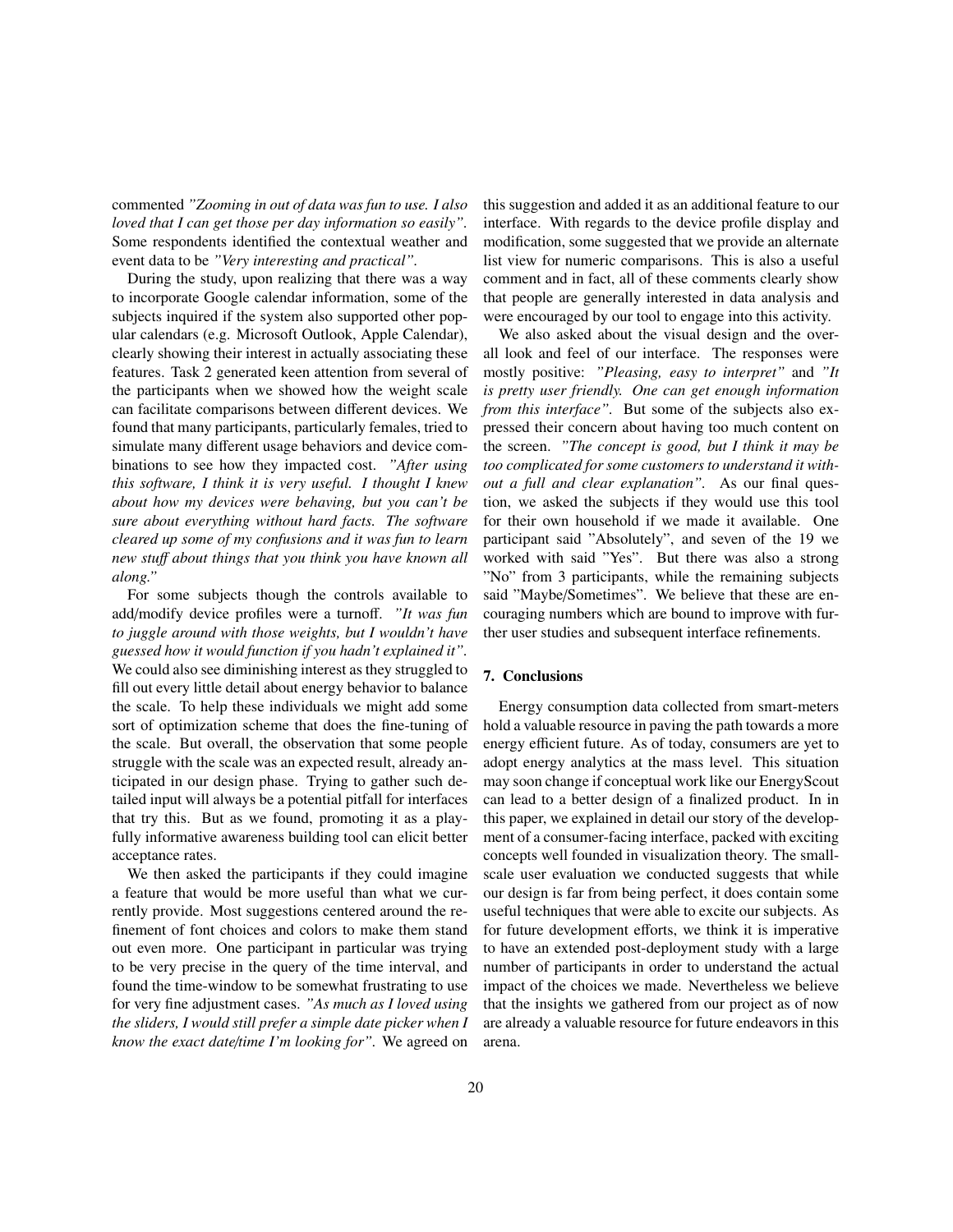## **References**

- [1] Gyamfi, S. Krumdieck, S. Urmee, T. Residential peak electricity demand response highlights of some behavioural issues. Renewable and Sustainable Energy Reviews 2013;25:71-77.
- [2] Cooper, A. Utility-scale smart meter deployments: Building block of the evolving power grid. Inst for Electron Innovation, Washington, DC IEI Rep  $2014;$
- [3] Balducci, PJ, Weimar, MR, Kirkham, H. Smart grid status and metrics report. Tech. Rep.; Pacific Northwest National Lab.(PNNL), Richland, WA (United States); 2014.
- [4] Schwartz, T, Stevens, G, Jakobi, T, Denef, S, Ramirez, L, Wulf, V, et al. What people do with consumption feedback: a long-term living lab study of a home energy management system. Interacting with Computers 2014;27(6):551-576.
- [5] Darby, S. Making it obvious: designing feedback into energy consumption. In: Energy efficiency in household appliances and lighting. Springer; 2001, p.  $685 - 696$ .
- [6] Allcott, H. Social norms and energy conservation. Journal of public Economics 2011;95(9-10):1082-1095.
- [7] Hargreaves, T, Nye, M, Burgess, J. Keeping energy visible? exploring how householders interact with feedback from smart energy monitors in the longer term. Energy policy 2013;52:126-134.
- [8] Hargreaves, T, Nye, M, Burgess, J. Making energy visible: A qualitative field study of how householders interact with feedback from smart energy monitors. Energy policy 2010;38(10):6111-6119.
- [9] Hermsen, S, Frost, J, Renes, RJ, Kerkhof, P. Using feedback through digital technology to disrupt and change habitual behavior: a critical review of current literature. Computers in Human Behavior 2016;57:61-74.
- [10] Karjalainen, S. Consumer preferences for feedback on household electricity consumption. Energy and buildings 2011;43(2-3):458-467.
- [11] Diakopoulos, N, Kivran-Swaine, F, Naaman, M. Playable data: characterizing the design space of game-y infographics. In: Proceedings of the SIGCHI Conference on Human Factors in Computing Systems. ACM; 2011, p. 1717–1726.
- [12] Bartram, L. Design challenges and opportunities for eco-feedback in the home. IEEE Computer Graphics and Applications 2015;35(4):52-62.
- [13] Darby, S. Smart metering: what potential for householder engagement? Building Research & Information 2010;38(5):442-457.
- [14] Lengler, R, Eppler, MJ. Towards a periodic table of visualization methods for management. In: IASTED Proceedings of the Conference on Graphics and Visualization in Engineering (GVE 2007), Clearwater, Florida, USA. 2007,.
- [15] Borkin, MA, Vo, AA, Bylinskii, Z, Isola, P, Sunkavalli, S, Oliva, A, et al. What makes a visualization memorable? IEEE Transactions on Visualization and Computer Graphics 2013;19(12):2306– 2315.
- [16] Pike, WA, Stasko, J, Chang, R, O'connell, TA. The science of interaction. Information Visualization 2009;8(4):263-274.
- [17] Risch, JS. On the role of metaphor in information visualization. arXiv preprint arXiv:08090884 2008;.
- [18] What are smart meters? http://www. whatissmartgrid.org/smart-grid-101/ smart-meters; 2018. [Online; accessed 12-Feb-2018].
- [19] Hart, GW. Nonintrusive appliance load monitoring. Proceedings of the IEEE 1992;80(12):1870-1891.
- [20] Hart, GW. Residential energy monitoring and computerized surveillance via utility power flows. IEEE Technology and Society Magazine 1989;8(2):12-16.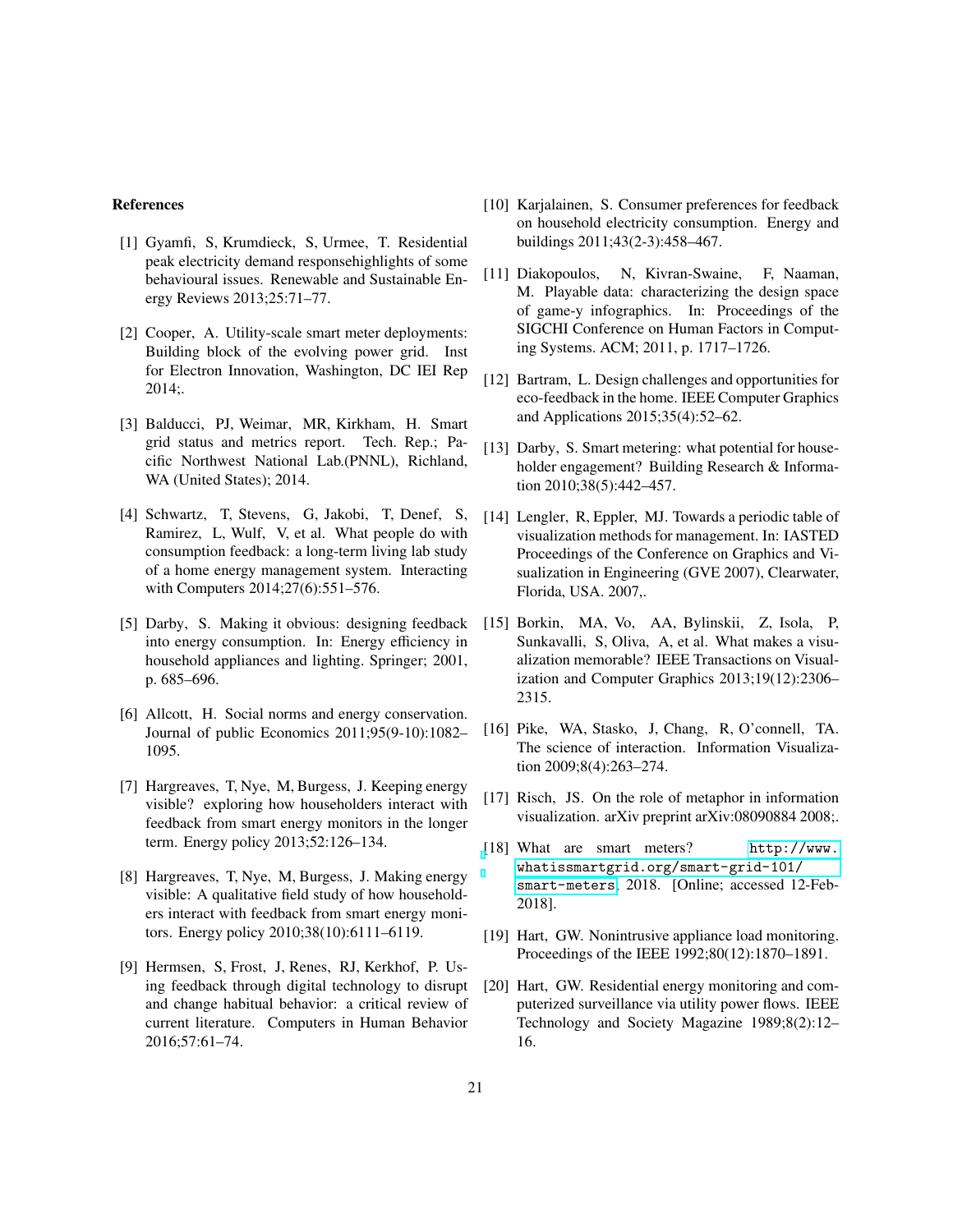- [21] Yan, Y, Qian, Y, Sharif, H, Tipper, D. A survey on cyber security for smart grid communications. IEEE Communications Surveys & Tutorials 2012;.
- [22] homebeat. http://homebeat.com/home; 2018. [Online; accessed 12-Feb-2018].
- [23] blueline. https://www.bluelineinnovations. com; 2018. [Online; accessed 12-Feb-2018].
- [24] energy groups. https://smartenergygroups. com/; 2018. [Online; accessed 12-Feb-2018].
- [25] wattvision. https://www.wattvision.com/; 2018. [Online; accessed 12-Feb-2018].
- [26] Power Meter. https://en.wikipedia.org/ wiki/Google\_PowerMeter; 2018. [Online; accessed 12-Feb-2018].
- [27] Microsoft Hohm. http://en.wikipedia.org/ wiki/Hohm; 2018. [Online; accessed 12-Feb-2018].
- [28] Goodwin, S, Dykes, J, Jones, S, Dillingham, I, Dove, G, Duffy, A, et al. Creative user-centered visualization design for energy analysts and modelers. IEEE transactions on visualization and computer graphics 2013;19(12):2516-2525.
- [29] Rodgers, J, Bartram, L. Exploring ambient and artistic visualization for residential energy use feedback. IEEE transactions on visualization and computer graphics 2011;17(12):2489–2497.
- [30] Hays, DG. Isn't it about time! Counselor Education and Supervision 1977;16(3):225-228.
- [31] Havre, S, Hetzler, E, Whitney, P, Nowell, L. Themeriver: Visualizing thematic changes in large document collections. IEEE transactions on visualization and computer graphics  $2002;8(1):9-20$ .
- [32] Bostock, M, Ogievetsky, V, Heer, J.  $D<sup>3</sup>$  data-driven documents. IEEE transactions on visualization and computer graphics 2011;17(12):2301-2309.
- http://www.babynamewizard.com/; [33] voyager. 2018. [Online; accessed 12-Feb-2018.
- [34] Plaisant, C, Milash, B, Rose, A, Widoff, S, Shneiderman, B. Lifelines: visualizing personal histories. In: Proceedings of the SIGCHI conference on Human factors in computing systems. ACM; 1996, p. 221-227.
- [35] Wang, TD, Plaisant, C, Quinn, AJ, Stanchak, R, Murphy, S, Shneiderman, B. Aligning temporal data by sentinel events: discovering patterns in electronic health records. In: Proceedings of the SIGCHI conference on Human factors in computing systems. ACM; 2008, p. 457-466.
- [36] Aigner, W. Miksch, S. Müller, W. Schumann, H. Tominski, C. Visual methods for analyzing timeoriented data. IEEE transactions on visualization and computer graphics  $2008;14(1):47-60$ .
- R, Wright,  $[37]$  Eccles, R, Kapler, T, Harper, W. Stories in geotime. Information Visualization  $2008;7(1):3-17.$
- [38] Weber, M, Alexa, M, Müller, W. Visualizing timeseries on spirals. In: Infovis; vol. 1. 2001, p.  $7-14$ .
- [39] McLachlan, P, Munzner, T, Koutsofios, E, North, S. Liverac: interactive visual exploration of system management time-series data. In: Proceedings of the SIGCHI Conference on Human Factors in Computing Systems. ACM; 2008, p. 1483-1492.
- [40] Alabi, OS, Wu, X, Harter, JM, Phadke, M, Pinto, L, Petersen, H, et al. Comparative visualization of ensembles using ensemble surface slicing. In: Proceedings of SPIE; vol. 8294. NIH Public Access; 2012,.
- [41] Malik, MM, Heinzl, C, Groeller, ME. Comparative visualization for parameter studies of dataset series. IEEE Transactions on Visualization and Computer Graphics 2010;16(5):829-840.
- [42] Brehmer, M, Ng, J, Tate, K, Munzner, T. Matches, mismatches, and methods: multiple-view workflows for energy portfolio analysis. **IEEE** transactions on visualization and computer graphics 2016;22(1):449-458.